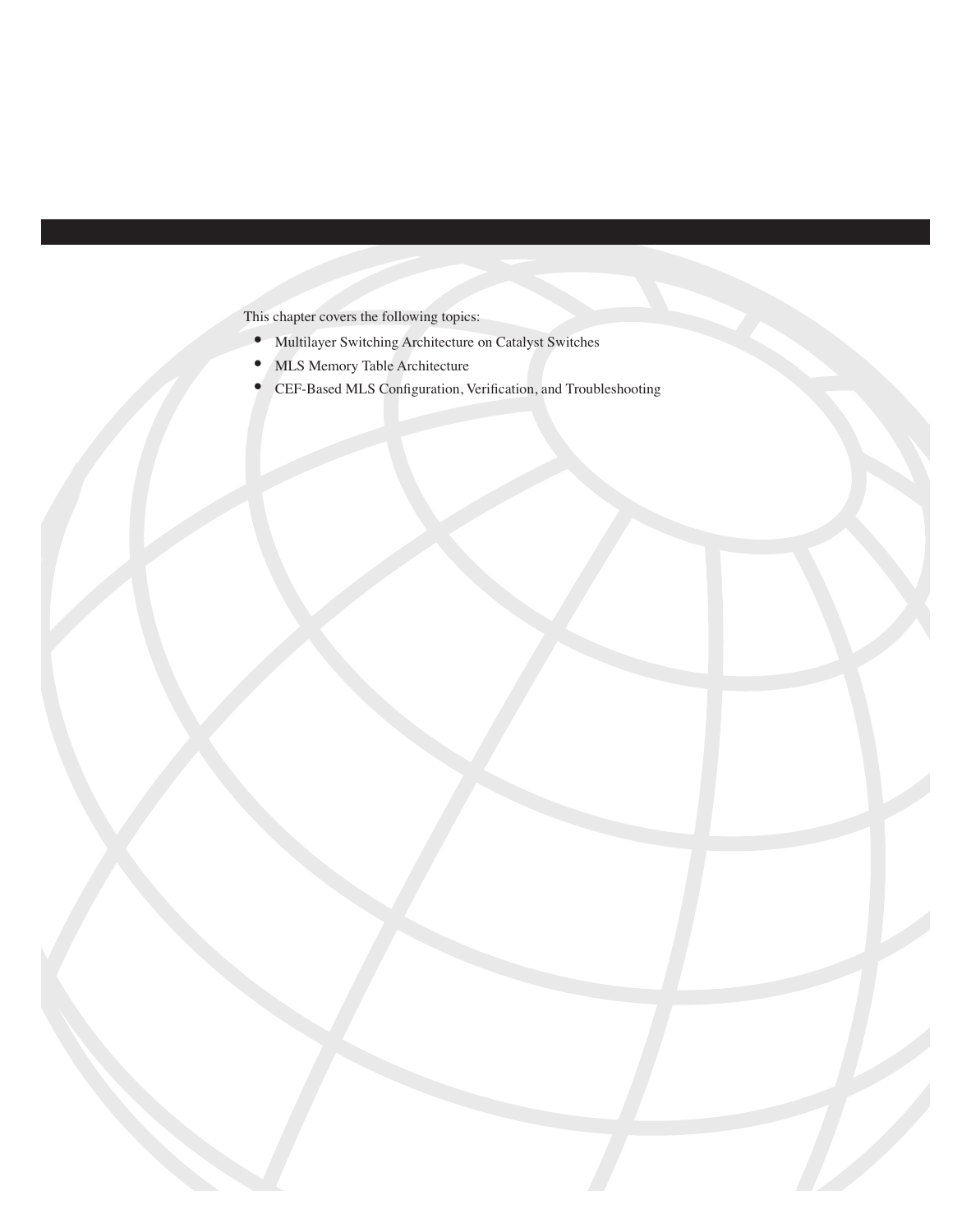# **C H <sup>A</sup> <sup>P</sup> <sup>T</sup> <sup>E</sup> <sup>R</sup> 9**

## **Understanding and Configuring Multilayer Switching**

The purpose of this chapter is to provide you with details, architecture, and methods of multilayer switching on Catalyst switches. An understanding of multilayer switching is necessary for network designers, administrators, and operators for deployment and troubleshooting purposes.

The term *multilayer switching* refers to the ability of a Catalyst switch to support switching and routing of packets in hardware, with optional support for Layers 4 through 7 switching in hardware as well. As mentioned in Chapter 1, "Introduction to Building Cisco Multilayer Switched Networks," switching and routing in hardware (hardware switching) yields high throughput at or near line rate even with all ports sending traffic simultaneously.

With multilayer switches, the prime area of focus is often raw performance. Multilayer switches tend to have packet-switching throughputs in the millions of packets per second (pps), while traditional general-purpose routers have evolved from the 100,000 pps range to just over a million pps. Cisco Catalyst switches achieve this high rate of performance by using hardware switching.

In order for Catalyst switches to perform hardware switching, a route processor (Layer 3 engine) must download software-based routing, switching, access lists, QoS, and other information to the hardware for packet processing. To accomplish multilayer switching (packet processing in hardware), Cisco Catalyst switches use either the traditional multilayer switching (traditional MLS) or the Cisco Express Forwarding (CEF)-based MLS architecture. Traditional MLS is a legacy feature, whereas all leading-edge Catalyst switches support CEF-based multilayer switching (CEF-based MLS). Table 9-1 illustrates Catalyst switch support of traditional MLS and CEF-based MLS.

In terms of CCNP BCMSN exam preparation, you should focus on the following:

- The path of a packet with CEF-based MLS
- Understanding the differences between centralized and distributed switching
- CEF troubleshooting commands

The section dealing with traditional MLS is outside the scope of the current CCNP BCMSN exam.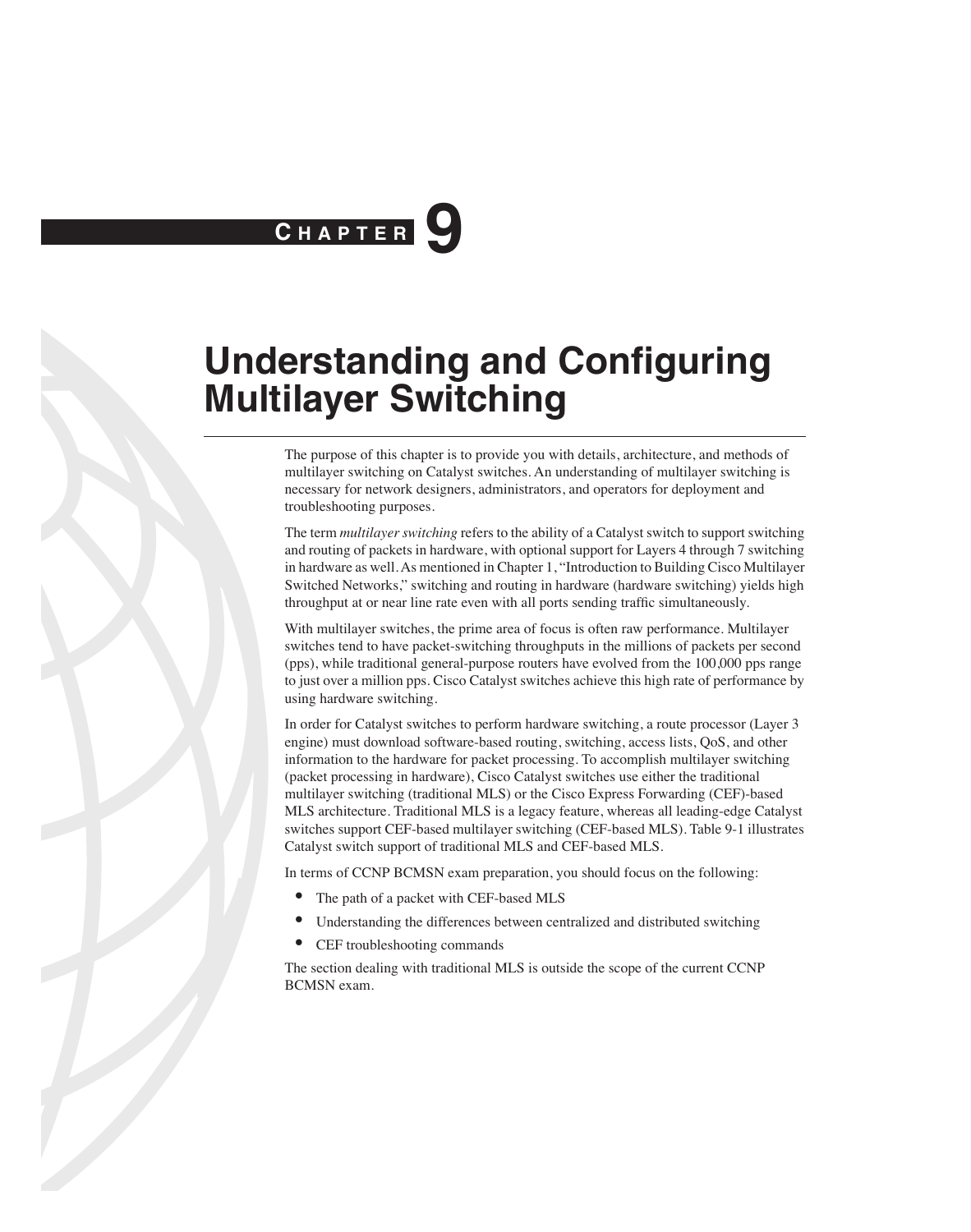| <b>Catalyst Switch Family</b>                                                                    | <b>MLS Mode</b><br>of Operation |
|--------------------------------------------------------------------------------------------------|---------------------------------|
| Catalyst 3550, 3560, and 3750                                                                    | CEF-based MLS                   |
| Catalyst 4000 or 4500 running Cisco IOS and using Supervisor<br>Engine $II +$ , $III$ , IV, or V | CEF-based MLS                   |
| Catalyst 5000 or 5500 with RSM or RSFC and NFFC or NFFC II                                       | Traditional MLS                 |
| Catalyst 6500 with Supervisor Engine I with MSFC                                                 | Traditional MLS                 |
| Catalyst 6500 with Supervisor Engine II, Supervisor 32, or Supervisor<br>720 with MSFC           | CEF-based MLS                   |

**Table 9-1** *Layer 3 Catalyst Switch Support of Traditional MLS and CEF-Based MLS*

## **Understanding Traditional MLS**

MLS enables specialized application-specific integrated circuits (ASIC) to perform Layer 2 rewrite operations of routed packets. Layer 2 rewrites include rewriting the source and destination MAC addresses and writing a recalculated cyclic redundancy check (CRC). Because the source and destination MAC addresses change during Layer 3 rewrites, the switch must recalculate the CRC for these new MAC addresses.

For Catalyst switches that support traditional MLS, the switch learns Layer 2 rewrite information from an MLS router via an MLS protocol. Another name for traditional MLS is NetFlow-based switching. With traditional MLS, the Layer 3 engine (route processor) and switching ASICs work together to build Layer 3 entries on the switch. Each of these Layer 3 entries is populated in one of the following ways:

- Source IP address exclusively (S)
- Source and destination IP address (S/D)
- Full Flow Information with Layer 4 protocol information (FFI)

With traditional MLS, the switch forwards the first packet in any flow to the Layer 3 engine for processing using software switching. After the routing of the first packet in the flow, the Layer 3 engine programs the hardware-switching components for routing for subsequent packets. Figure 9-1 illustrates these fundamentals of traditional MLS.

In Figure 9-1, when workstation A sends a packet to workstation B, workstation A sends the packet to its default gateway. In Figure 9-1, the default gateway is the RSM. The switch (MLS-SE) recognizes this packet as an MLS candidate packet because the destination MAC address matches the MAC address of the MLS router (MLS-RP). As a result, the switch creates a candidate entry for this flow. Next, the router accepts the packets from workstation A, rewrites the Layer 2 destination MAC address and CRC, and forwards the packet to workstation B. The switch refers to the routed packet from the RSM as the enabler packet. The switch, upon seeing both the candidate and enabler packets, creates an MLS entry in hardware such that the switch rewrites and forwards all future packets matching this flow. The MLS switched packet arrow in Figure 9-1 indicates this flow. This behavior is very different from CEF-based MLS.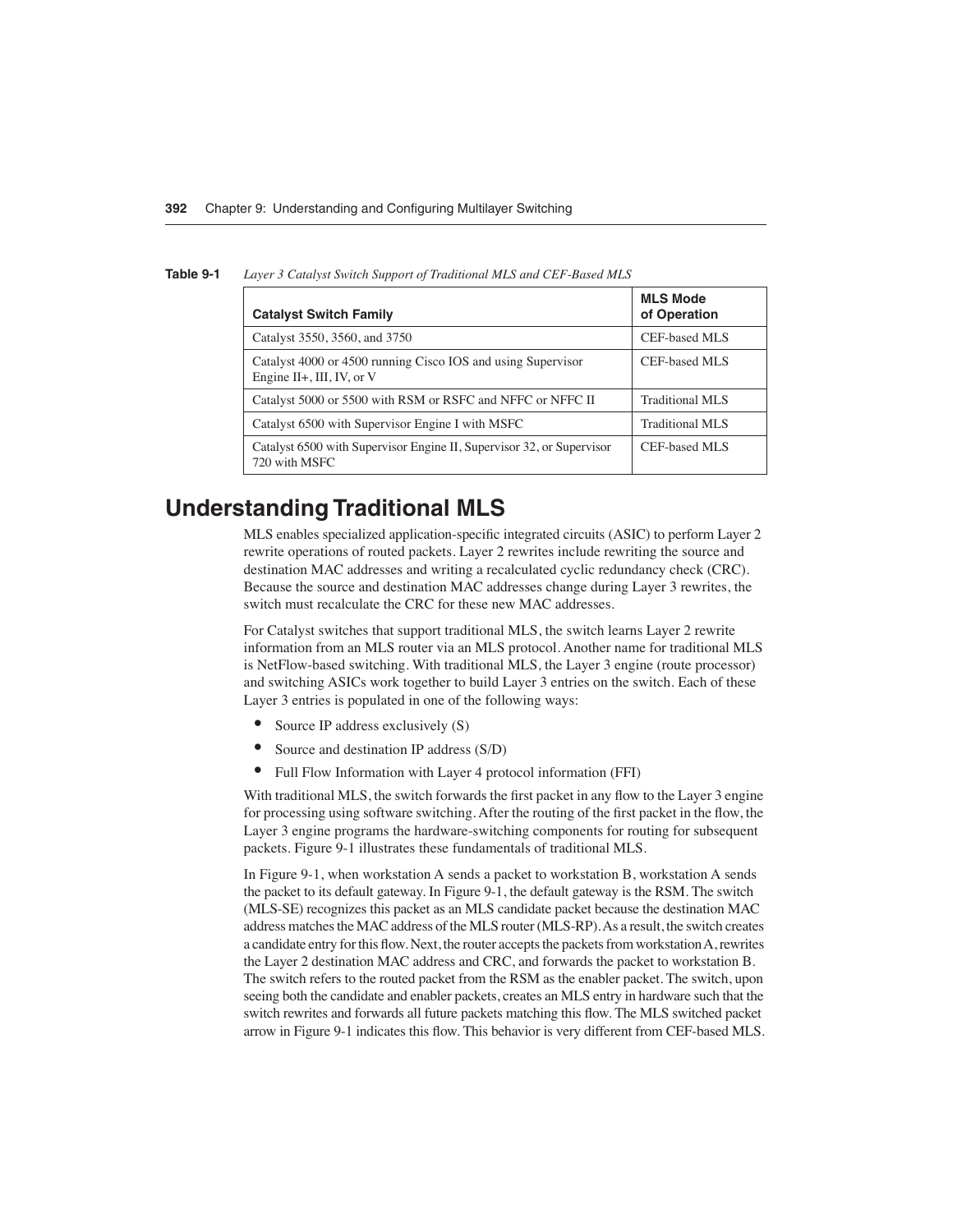

**Figure 9-1** *Fundamentals of Traditional MLS*

On the Catalyst 5000 family of switches, MLS requires specialized supervisors and line modules and a router. In addition, MLS on Catalyst 5000 requires manual configuration. On the Catalyst 6500 family of switches with a Supervisor I Engine with an MSFC, all the line modules support MLS. In addition, this hardware combination uses MLS by default and configuration of MLS is not required. For more details on and examples of the MLS architecture, consult the following technical documents at Cisco.com.

"Configuring and Troubleshooting IP MLS on Catalyst 6000 Switches with an MSFC," Document ID: 10566

"Troubleshooting IP Multilayer Switching," Document ID: 10554

Traditional MLS is a legacy feature; all leading-edge and future Catalyst switches support CEF-based MLS. The next section and the remainder of this chapter discuss CEF-based MLS and its architecture.

## **Understanding CEF-Based MLS**

The leading-edge Catalyst switches, as listed in Table 9-1, use the CEF-based MLS forwarding model to download the control-plane information such as the access lists to the data-plane on the supervisor, port, or line card for hardware switching of packets. In the context of this chapter, the *control-plane* represents the Layer 3 engine (route processor), and the *data-plane*  represents the hardware components such as ASICs used by the switch for hardware switching.

CEF is a topology-based forwarding model in which all routing information is prepopulated into a forwarding information base (FIB) and Layer 2 rewrite information is dynamically updated in an adjacency table. As a result of the pre-population of routing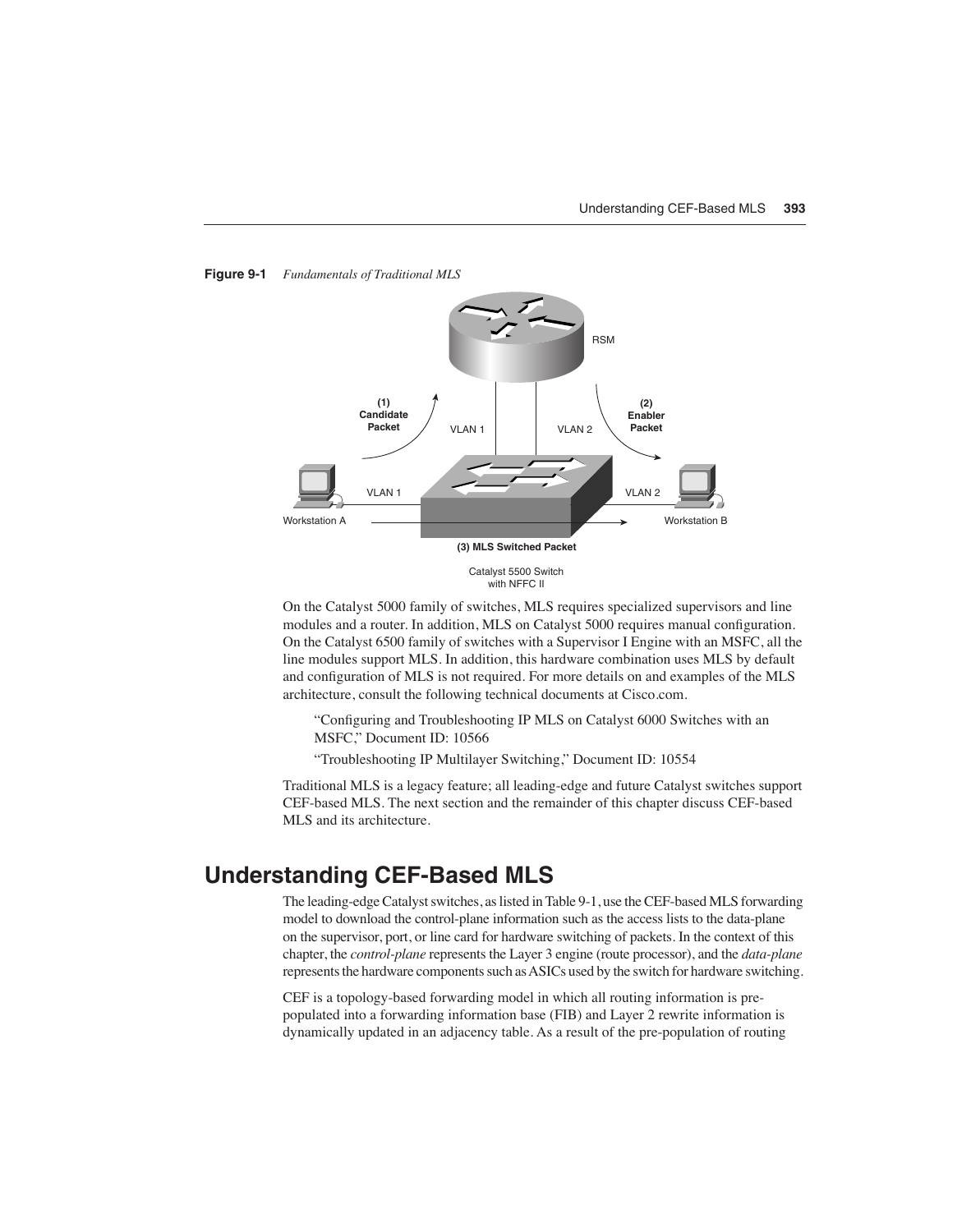information, Catalyst switches can quickly look up routing information such as IP adjacencies and next-hop IP and MAC addresses.

The two main components of CEF are as follows:

- **Forwarding information base (FIB)** CEF uses an FIB to make IP destination prefix-based switching decisions. The FIB is conceptually similar to a routing table or information base. It maintains a mirror image of the forwarding information contained in the IP routing table. When routing or topology changes occur in the network, the IP routing table is updated, and those changes are reflected in the FIB. The FIB maintains next-hop address information based on the information in the IP routing table. In the context of CEF-based MLS, both the Layer 3 engine and the hardware-switching components maintain an FIB.
- **Adjacency tables**—Network nodes in the network are said to be adjacent if they can reach each other with a single hop across a link layer. In addition to the FIB, CEF uses adjacency tables to store Layer 2 addressing information. The adjacency table maintains Layer 2 addresses for all FIB entries. As with the FIB, in the context of CEF-based MLS, both the Layer 3 engine and the hardware-switching components maintain an adjacency table.

Figure 9-2 depicts CEF-based MLS logically, applied to the Catalyst 6500 family of switches.





CEF-based MLS separates the control-plane hardware from the data-plane hardware switching. Nevertheless, the control-plane is responsible for building the FIB table and adjacency tables in software and then downloading this information to the data-plane.

On the Catalyst 6500 family of switches, the control-plane hardware is easily distinguishable from the data-plane hardware, especially in the case of hybrid software. The Catalyst 6500 MSFC daughter card is responsible for the control-plane operations, while the Supervisor and PFC module are responsible for the data-plane operations. The Catalyst 3550, 3560, 3750, and 4500 families of switches do not have distinguishable control-plane and data-plane modules or daughter cards.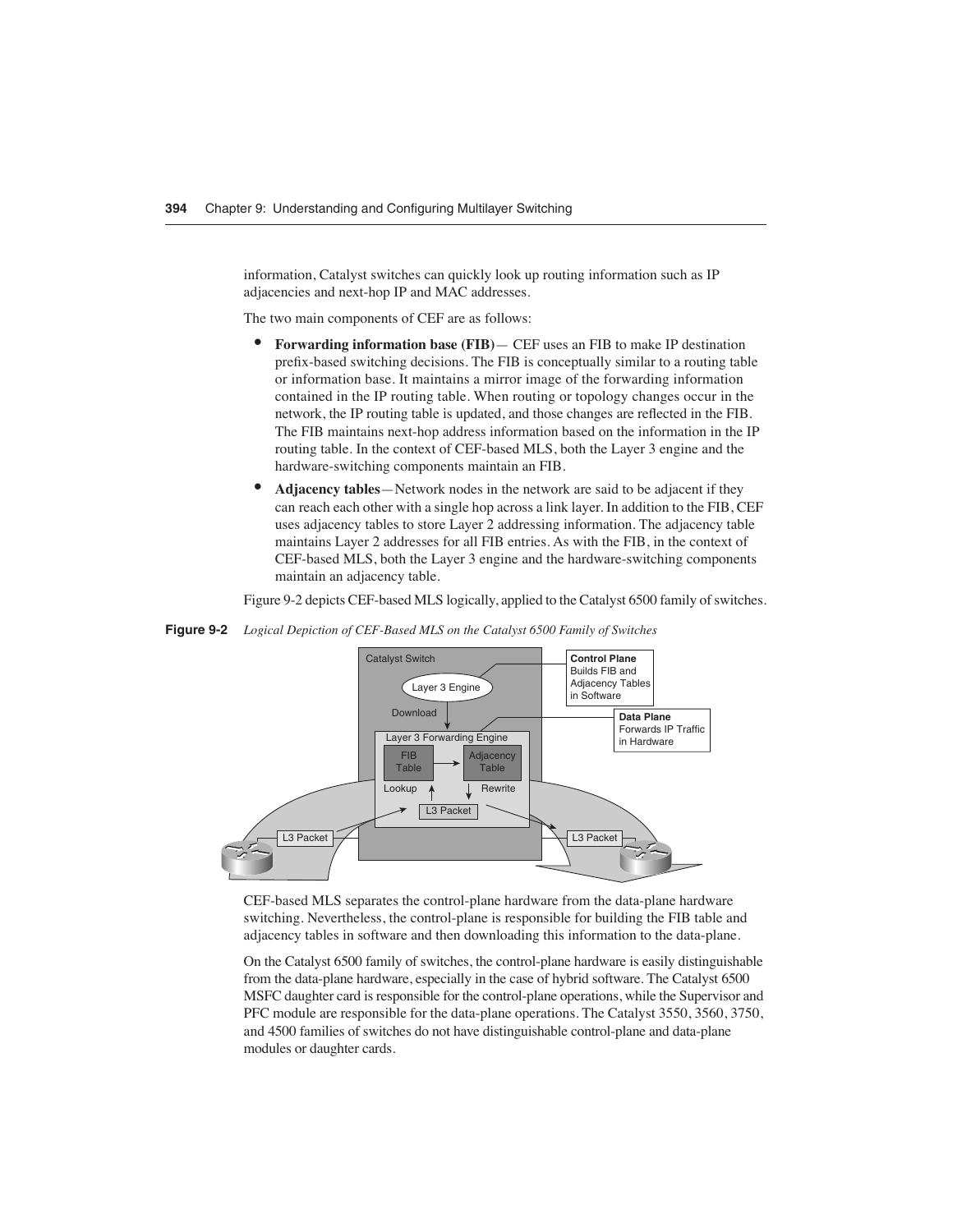Catalyst switches do not support routing of all types of frames in hardware. For example, the following list details common frame types that are not supported by hardware switching:

- Packets with IP header options
- Packets sourced from or destined to tunnel interfaces
- Packets using Ethernet encapsulation types other than ARPA
- Packets that require fragmentation

Upcoming models of Catalyst switches may support these frame types in hardware. In addition, each Catalyst switch family has its own distinct list of frames not supported by hardware switching.

#### **Centralized and Distributed Switching**

CEF-based Catalyst switches support one of two methods of hardware switching at Layer 3:

• **Centralized switching**—Centralized switching carries out forwarding decisions on a specialized ASIC that is *central* to all interfaces of a Layer 3 switch. With centralized switching, routing, ACL, QoS, and forwarding decisions are made on the Supervisor Engine in a modular chassis or by Layer 3 engines in fixed port density Layer 3 switches. As a result, all frames to be routed or switched must pass through the centralized engine via a fabric or bus. Furthermore, with centralized switching, the hardware-switching performance of the Catalyst switch is based on the central forwarding engine and the fabric or bus architecture. Figure 9-3 illustrates centralized switching, logically. Note in Figure 9-3 how frames must pass through the centralized switching engine.





Examples of Catalyst switches that are engineered for centralized switching are the Catalyst 4500 family of switches and the Catalyst 6500 family of switches without the use of Distributed Forwarding Cards (DFC).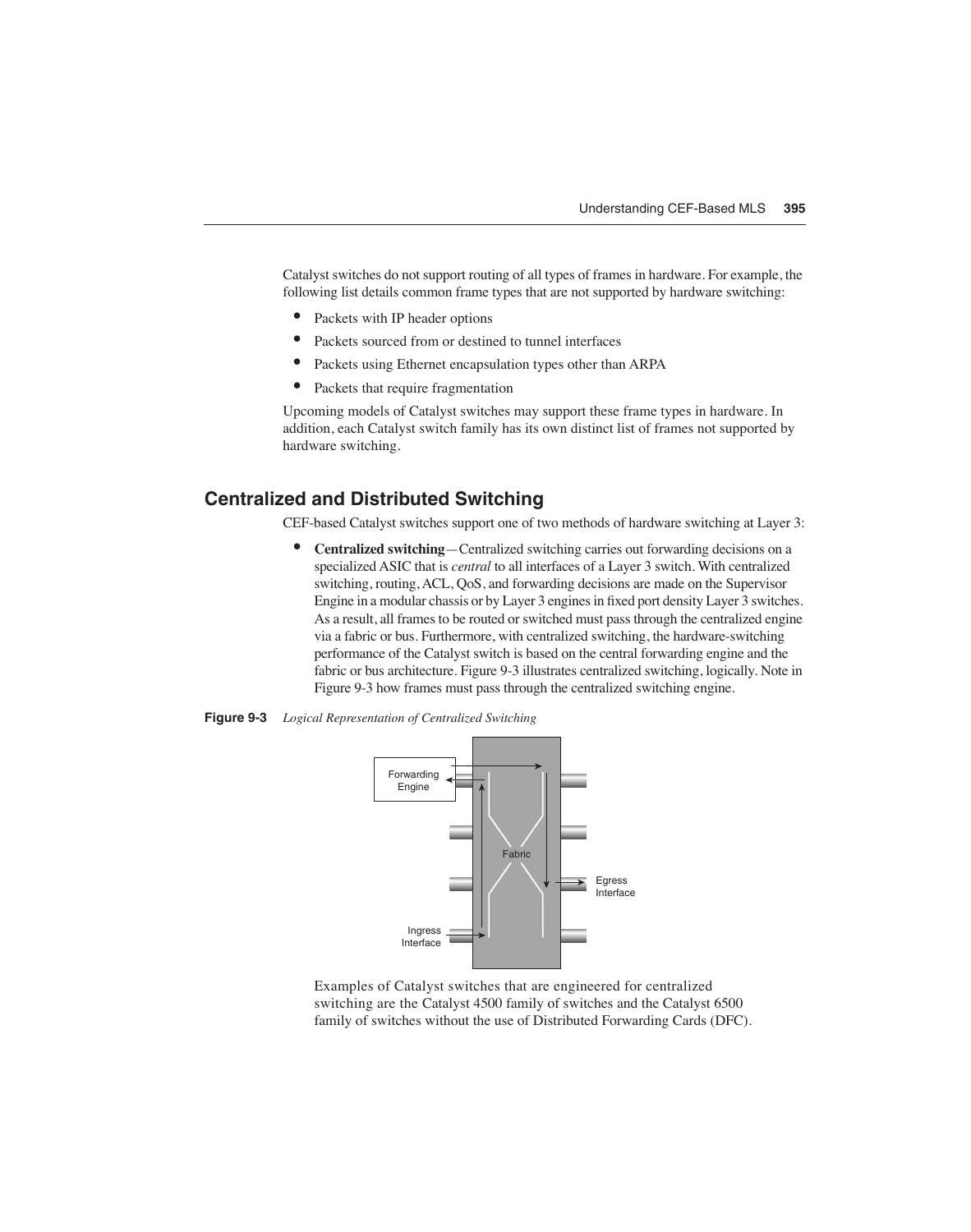• **Distributed switching**—With distributed switching, interfaces or line modules on Layer 3 switches handle forwarding decisions independently. With distributed switching, a centralized switching engine synchronizes Layer 3 forwarding, routing, and rewrite tables to local tables on distributed switching–capable modules. As a result, individual line cards or ports make forwarding decisions without the aid of the centralized switching engine; frames pass between ports directly across the fabric. In other words, switches using distributed switching place additional copies of the CEF FIB and adjacency table on line modules or interfaces for routing and switching of frames. System performance with distributed switching is equal to the aggregate of all forwarding engines. Distributed forwarding enables Catalyst switches to achieve rates of over 100 million pps. The Catalyst 6500 supports distributed switching through the use of the Switch Fabric module or with a Supervisor 720 that has an integrated fabric and DFC line modules. The Catalyst 6500 maintains use of a centralized distributing switching engine even when using distributed switching–capable line modules for backward-compatibility. Figure 9-4 illustrates distributed switching logically.





**NOTE** Traditional MLS supports centralized switching only.

#### **Address Resolution Protocol Throttling**

An important feature of CEF-based Catalyst switches is Address Resolution Protocol (ARP) throttling; this feature requires explanation before CEF-based MLS is explored further. Make note that the ARP table builds the CEF adjacency table. This concept is explored in more detail throughput this chapter; however, it is important to consider when reading this section.

When a router is directly connected to a segment shared by multiple hosts such as Ethernet interfaces, the router maintains an additional prefix for the subnet. This subnet prefix points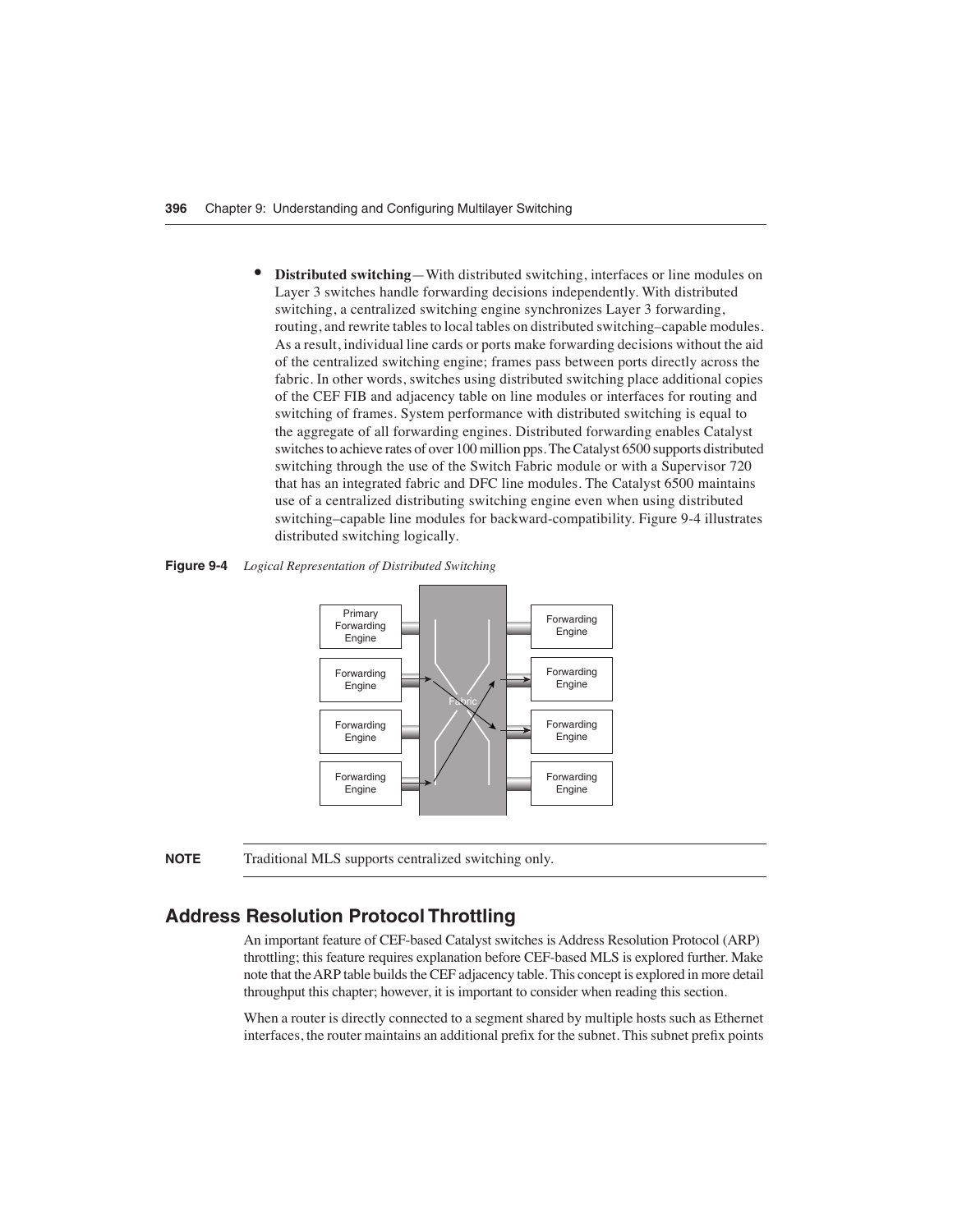to a glean adjacency. When a router receives packets that need to be forwarded to a specific host, the adjacency database is gleaned for the specific prefix. If the prefix does not exist, the subnet prefix is consulted, and the glean adjacency indicates that any addresses within this range should be forwarded to the Layer 3 engine ARP processing.

One example where glean adjacencies are used is where a Catalyst switch receives a packet for which no rewrite information exists. In order to obtain rewrite information, the Layer 3 engine sends ARP requests to obtain the rewrite information. Catalyst switches using CEFbased MLS forward only the first several packets to the Layer 3 engine for new destinations without any rewrite information. The switch installs a throttling adjacency such that the switch drops subsequent packets to the specific destination address in hardware until an ARP response is received. The switch removes the throttling adjacency when an ARP reply is received from the Layer 3 engine (and a complete rewrite adjacency is installed for the host). The switch removes the throttling adjacency if no ARP reply is seen within 2 seconds (to allow more packets through to the Layer 3 engine to reinitiate ARP). This relieves the Layer 3 engine from excessive ARP processing (or ARP-based Denial-of-Service [DoS] attacks).

Figure 9-5 shows an example of ARP throttling; an explanation of its stepwise behavior follows. Figure 9-5 depicts the Layer 3 forwarding engine and hardware switching forwarding engine as two separate hardware components for illustrative purposes.



#### **Figure 9-5** *ARP Throttling Example*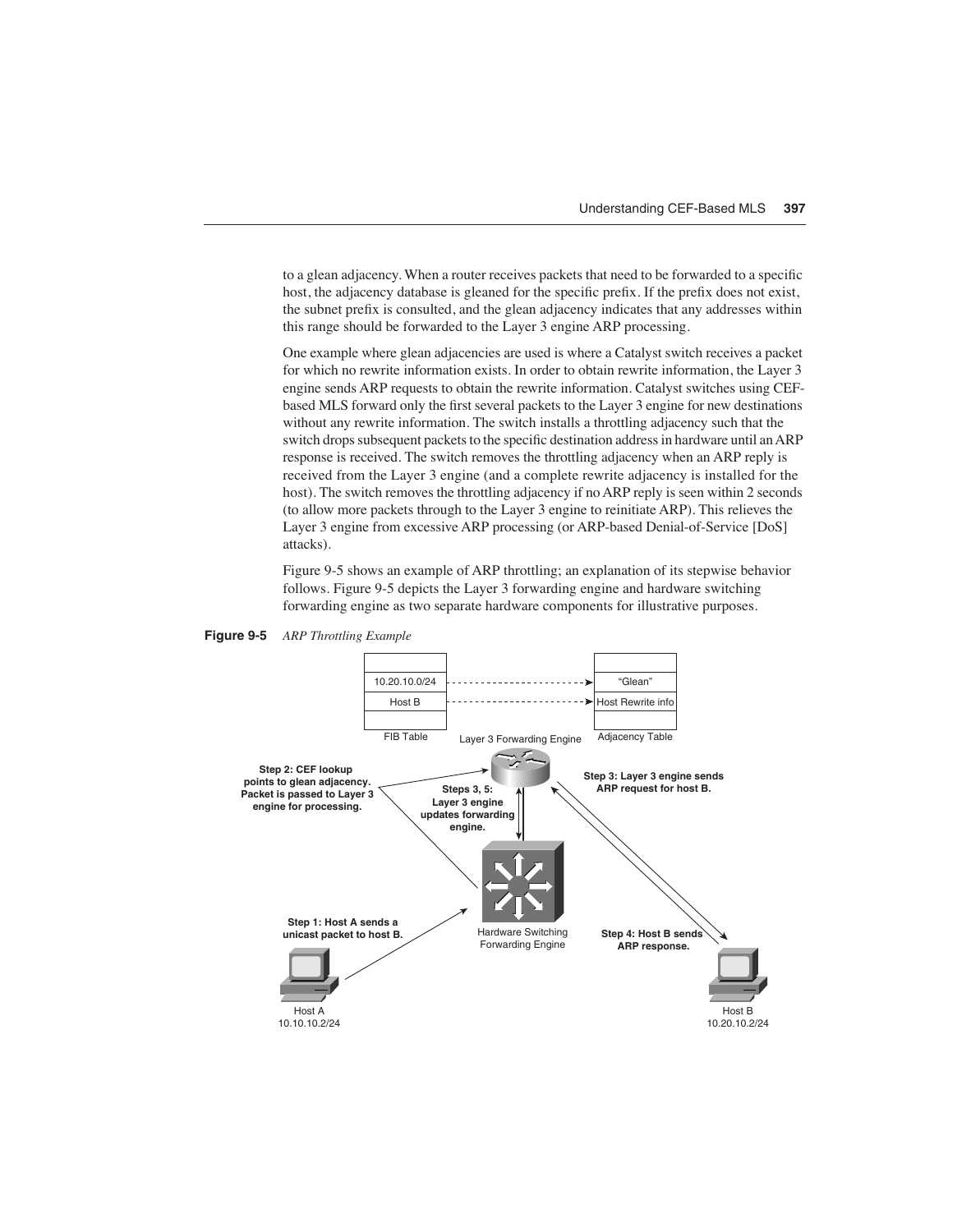ARP throttling consists of the following steps:

- **Step 1** Host A sends a packet to host B.
- **Step 2** The switch forwards the packet to the Layer 3 engine based on the "glean" entry in the FIB.
- **Step 3** The Layer 3 engine sends an ARP request for host B and installs the drop adjacency for host B in hardware.
- **Step 4** Host B responds to the ARP request.
- **Step 5** The Layer 3 engine installs adjacency for host B and removes the drop adjacency.

Figure 9-9, later in this chapter, builds on Figure 9-5 to show CEF-based MLS in a larger context.

#### **Switching Table Architectures**

Multilayer switches build routing (CEF FIB and adjacency), bridging, QoS, and ACL tables for centralized or distributed switching in hardware using high-speed memory tables. Switches perform lookups in these tables for result information, such as to determine whether a packet with a specific destination IP address is supposed to be dropped according to an ACL. These tables support high-performance lookups and search algorithms such that multilayer switches maintain line-rate performance.

Multilayer switches deploy these memory tables using specialized memory architectures, referred to as content addressable memory (CAM) and ternary content addressable memory (TCAM). CAM tables provide only two results: 0 (true) or 1 (false). CAM is most useful for building tables that search on exact matches such as MAC address tables. TCAM provides three results: 0, 1, and "don't care." TCAM is most useful for building tables for searching on longest matches such as IP routing tables organized by IP prefixes.

In addition, Catalyst switch architecture supports the ability to perform multiple lookups into multiple distinct CAM and TCAM regions in parallel. As a result of this ability to perform multiple lookups simultaneously, Catalyst switches do not suffer any performance degradation by enabling additional hardware-switching features such as QoS and IP ACL processing.

#### CAM

Catalyst switches use CAM tables to house, for example, Layer 2 switching tables. Switches match results in CAM tables in binary (0 or 1 operations). With CAM tables, switches must find exact matches or the switches use a default behavior. For example, in the case of Layer 2 switching tables, the switch must find an exact match to a destination MAC address or the switch floods the packet out all ports in the VLAN.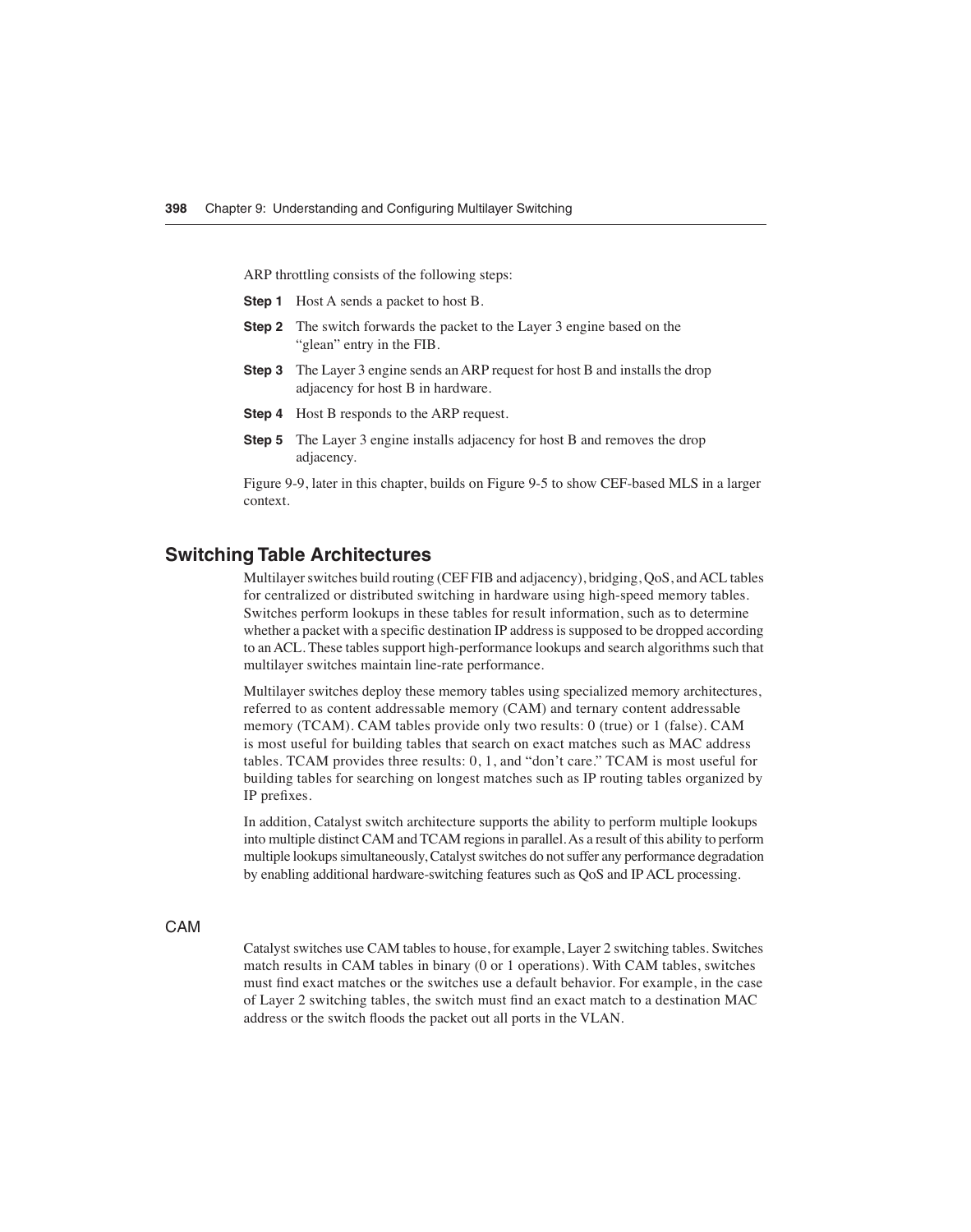The information a switch uses to perform a lookup in a CAM table is called a key. For example, a Layer 2 lookup would use a destination MAC address and a VLAN ID as a key. Figure 9-6 depicts the use of keys in determining results using CAM.





The following steps detail the process of determining a result based on a key:

- **Step 1** The switch feeds the key into a hashing algorithm for searching the CAM for a matching key.
- **Step 2** The hashing algorithm returns a pointer into the CAM table for the matched entry.
- **Step 3** The switch accesses the pointer and finds the result without searching the entire table sequentially.

In the case of Layer 2 tables, CAM tables contain information such as destination VLAN, destination MAC address, and destination ports.

Switches do not always search for an exact match in memory tables. For example, a switch that is looking up an IP route destination subnet with a 24-bit mask is only concerned with the first 24 bits of an IP address (i.e., the prefix). In this case, the switch is not looking for an exact match in CAM but rather a match on the first 24 bits of the IP address.

#### **TCAM**

TCAM is a specialized CAM designed for rapid table lookups. For example, the Catalyst 2950, 3550, 3560, 3750, 4500, and 6500 families of switches use TCAM to handle ACL lookups at line rate. As a result of using TCAM, applying ACLs does not affect the performance of the switch.

TCAM populates a limited number of entries, which varies per platform, with pattern values and mask values, each with an associated result. These are known as value, mask, and result (VMR) entries, respectively. The term VMR simply refers to the format of entries in TCAM.

The "value" in VMR refers to the pattern that is to be matched; examples include IP addresses, protocol ports, DSCP values, and so on. The "mask" refers to the mask bits associated with the pattern and determines the prefix. The "result" refers to the result or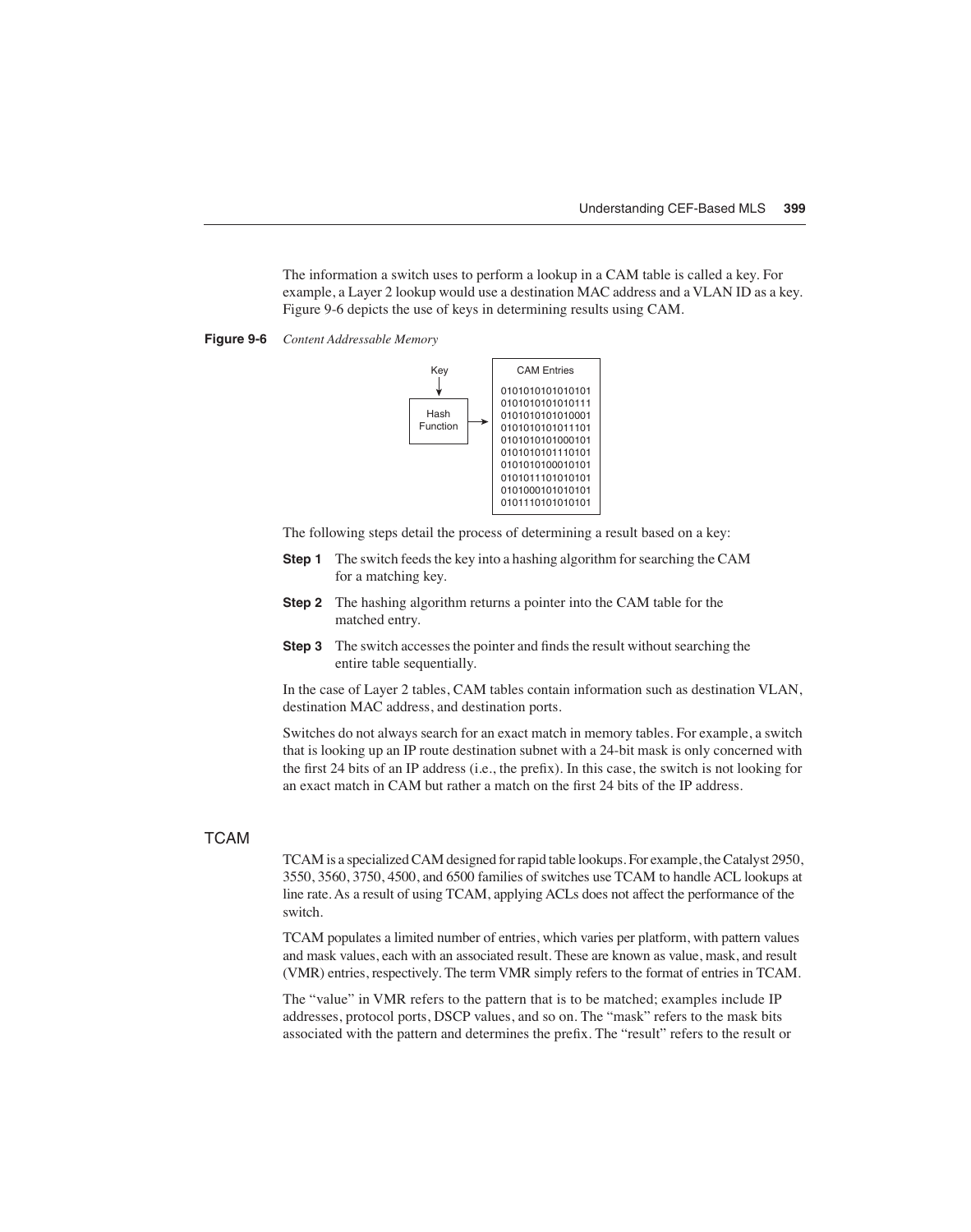action that occurs in the case where a lookup returns a hit for the pattern and mask. This result might be a "permit" or "deny" in the case of a TCAM for ACLs. Another example of a result is a pointer to an entry in the hardware adjacency table that contains the next-hop MAC rewrite information in the case of a TCAM used for IP routing.

The TCAM structure is broken into a series of patterns and masks. Masks are shared among a specific number of patterns by using wildcard-specific content fields. To perform a lookup in a TCAM table, the switch checks all entries in parallel. The performance is independent of the number of entries. This allows a switch to use the longest match lookup when needed, and it provides fixed latency to unused fields.

Figure 9-7 illustrates a sample logical depiction of TCAM used for access lists in hardware. This figure represents the access list shown in Example 9-1.





**Example 9-1** *Sample ACL for Figure 9-7*

| access-list 101 permit ip host 10.1.1.1 any        |  |
|----------------------------------------------------|--|
| access-list 101 deny ip 10.1.1.0 0.0.0.255 any log |  |

Moreover, TCAM defines three different match options that correlate to specific match regions. These match regions are as follows:

• **Exact-match region**—Consists of Layer 3 entries for regions such as IP adjacencies. IP adjacencies are the next-hop information (MAC address) for an IP address. Other examples of exact-match regions are Layer 2 switching tables and UDP flooding tables.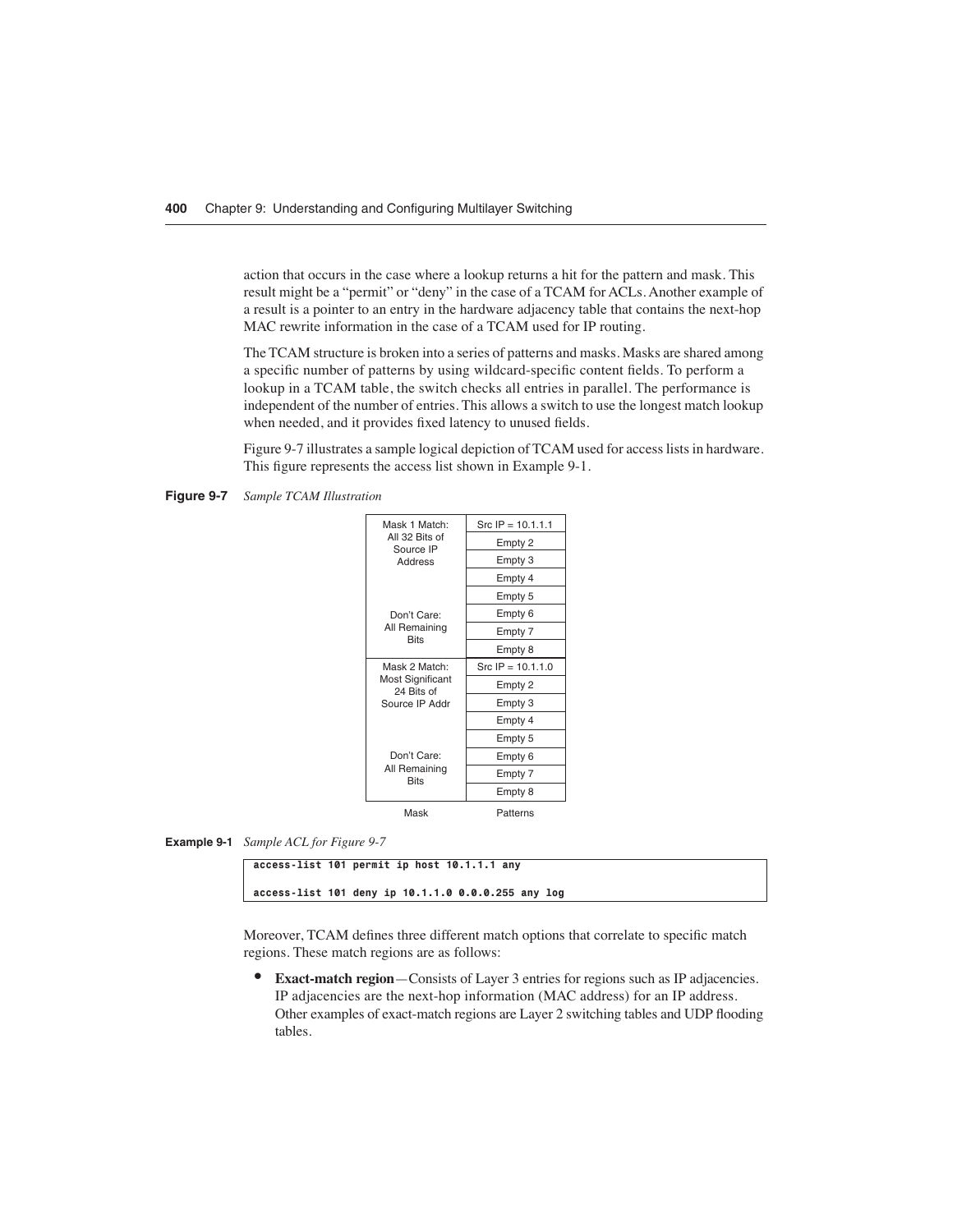- **Longest-match region**—Consists of multiple "buckets" or groups of Layer 3 address entries organized in decreasing order by mask length. All entries within a bucket share the same mask value and key size. The buckets change their size dynamically by borrowing address entries from neighboring buckets. Although the size of the whole protocol region is fixed, several platforms support configuration of the region size. For most platforms, the reconfigured size of the protocol region is effective only after the next system reboot.
- **First-match region**—Consists of regions that stop lookups after the first match of the entry. An example of when a first-match region is used is for ACL entries.

Table 9-2 illustrates the common protocol regions, lookup type, and key size found on Catalyst switches. The size of the regions and the ability to configure the region varies on each Catalyst switch family.

| <b>Region Name</b>   | Cisco IOS<br><b>Region Name</b> | <b>Lookup Type</b> | <b>Key Size</b> | <b>Sample Result</b>                            |
|----------------------|---------------------------------|--------------------|-----------------|-------------------------------------------------|
| IP adjacency         | ip-adjacency                    | Exact-match        | 32 hits         | MAC address rewrite info                        |
| IP prefix            | ip-prefix                       | Longest-match      | 32 bits         | Next-hop routing information                    |
| IP multicast         | ip-meast                        | Longest-match      | 64 bits         | Next-hop routing information                    |
| Layer 2<br>switching | 12-switching                    | Exact-match        | 64 bits         | Destination interface and VLAN                  |
| UDP flooding         | udp-flooding                    | Exact-match        | 64 bits         | Next-hop routing or MAC<br>address rewrite info |
| Access lists         | access-list                     | First-match        | 128 bits        | Permit, deny, or wildcard                       |

**Table 9-2** *Common TCAM Protocol Regions*

#### CEF-Based MLS Operation and Use of TCAM

The following list details the characteristics of CEF-based MLS operation and its use of the TCAM:

- Longest-match lookups in the FIB table are done for the Layer 3 destination address prefixes.
- CEF uses the IP routing table on the Layer 3 forwarding engine to build the FIB. Arrangement of the FIB is for maximum lookup throughput.
- CEF builds the adjacency table from the ARP table. The adjacency table contains Layer 2 rewrite (MAC) information for the next hop.
- FIB entries in the TCAM table are populated from the most specific to the least specific entry.
- Adjacency (rewrite) information and statistics are maintained by specialized components.
- CEF maintains one-to-one CEF-to-adjacency mappings for accurate statistics tracking.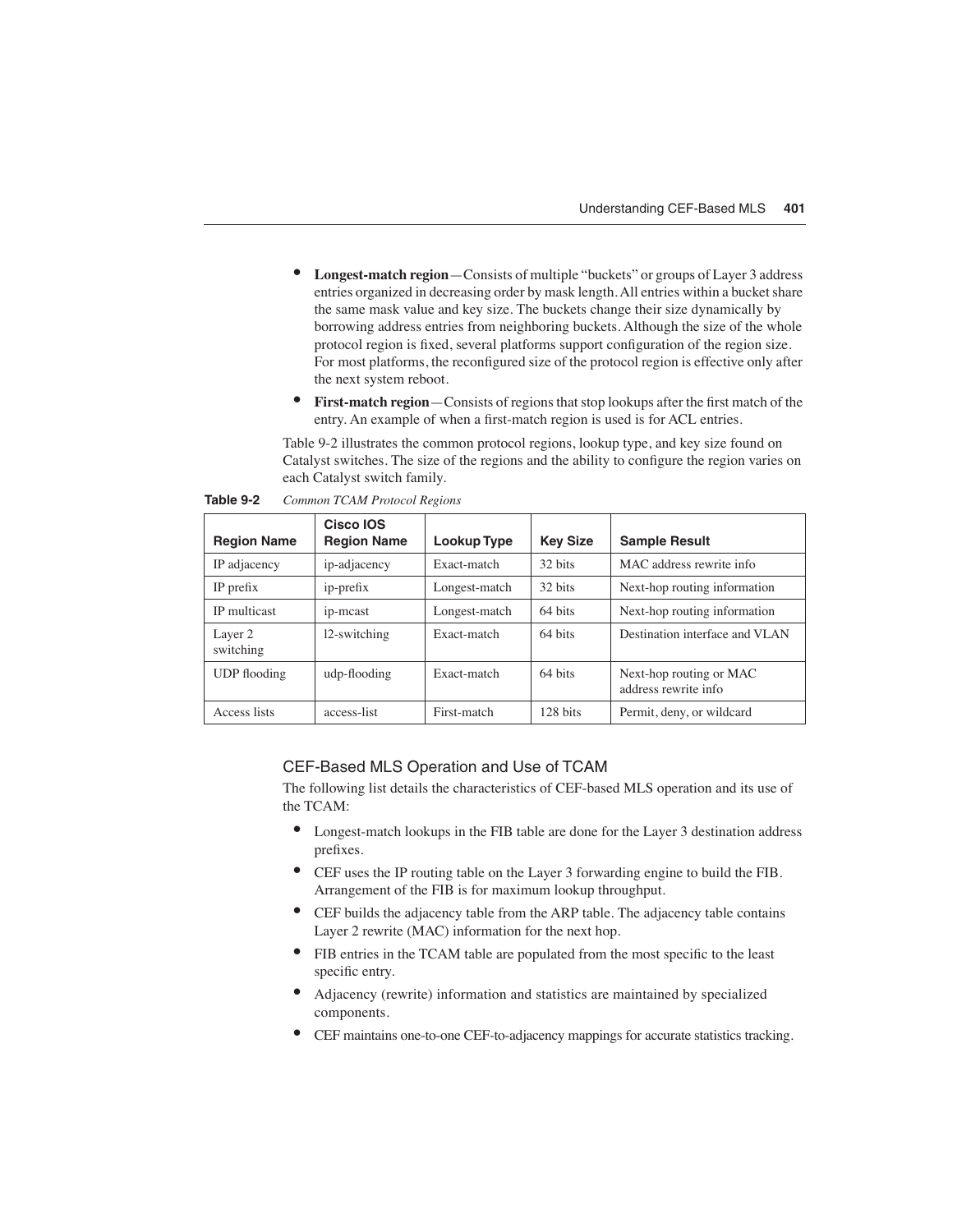- When the FIB table in TCAM is full, a wildcard entry redirects unmatched entries to the software switching Layer 3 forwarding engine.
- When the adjacency table in TCAM is full, an entry in the FIB table points to the Layer 3 forwarding engine to redirect the adjacency lookup.
- FIB and adjacency tables are dynamically updated when an ARP entry for a destination next hop changes, ages out, or is removed; the routing table changes; or next-hop rewrite information changes.

#### **Sample CEF-Based MLS Operation**

Figure 9-8 provides an example of CEF-based MLS operation.





**1. Layer 3 packets initiate TCAM lookup.**

**2. The longest match returns adjacency with rewrite information.**

**3. The packet is rewritten per adjacency information and forwarded.**

Before a multilayer switch can route frames in hardware, the switch sets up the necessary routing information in hardware. After the switch has set up the necessary routing information in the hardware, frame routing in hardware can start. The following steps illustrate an example of frame routing via hardware switching based on Figure 9-8. Figure 9-9 illustrates the steps. These steps assume the switch does not initially have rewrite information for the destination:

- **Step 1** Host A sends a packet to host B. The switch recognizes the frame as a Layer 3 packet because the destination MAC (0000.000c.0001) matches the Layer 3 engine MAC.
- **Step 2** The switch performs a CEF lookup based on the destination IP address (10.20.10.2) in hardware. The packet hits the CEF FIB entry for the connected (VLAN 20) network and is redirected to the Layer 3 engine using a "glean" adjacency. The hardware-switching CEF table cannot forward this packet because it does not have any rewrite information.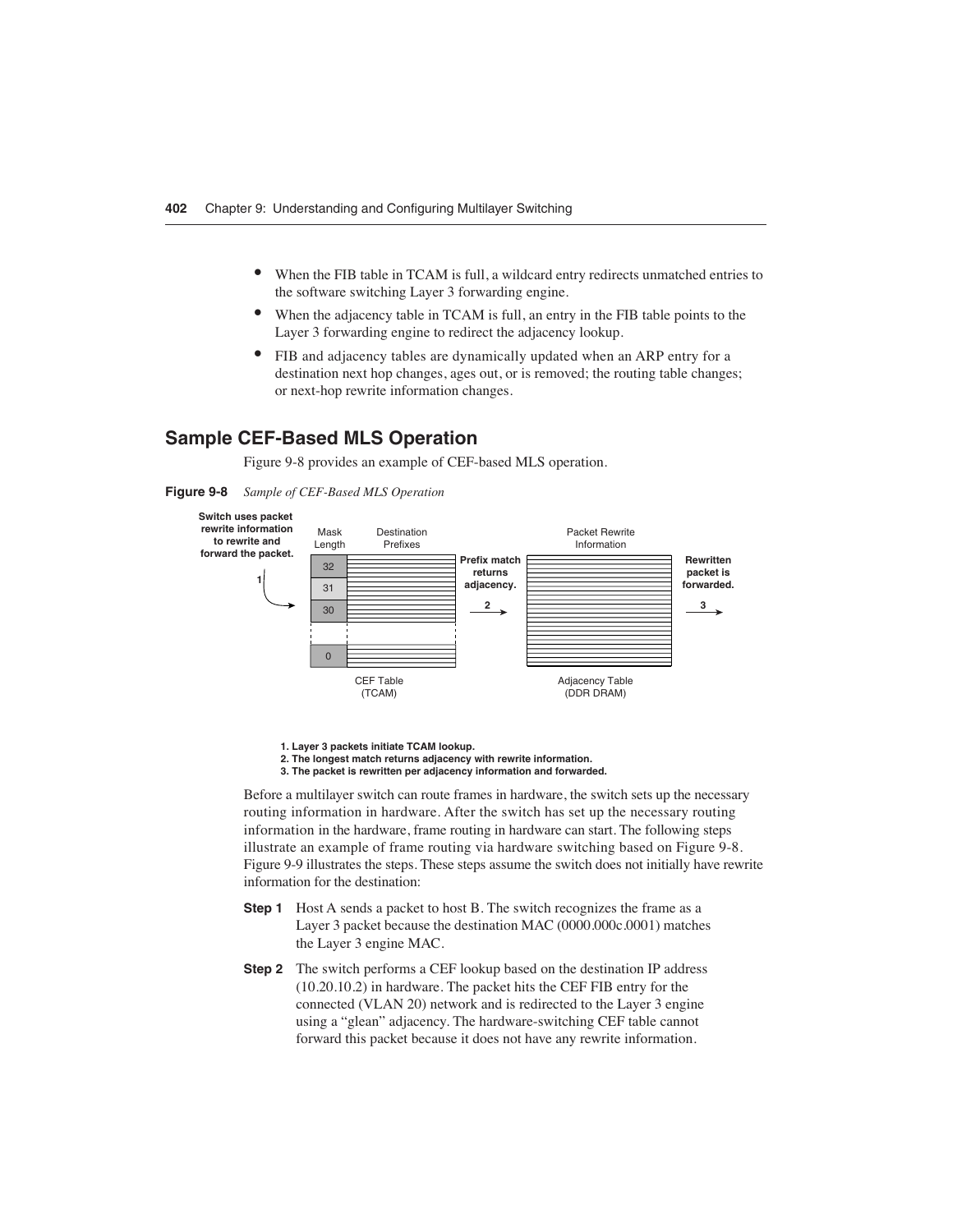

**Figure 9-9** *Stepwise Example of CEF-Based MLS Operation*

- **Step 3** The Layer 3 engine installs an ARP throttling adjacency in the switch for host B's IP address, because an ARP entry does not exist for host B since host A and B have not previously communicated.
- **Step 4** The Layer 3 engine sends an ARP request for host B on VLAN 20.
- **Step 5** Host B sends an ARP response to the Layer 3 engine.
- **Step 6** The Layer 3 engine installs the resolved adjacency in its local adjacency table and the hardware-switching components install the adjacency as well (removing the ARP throttling adjacency).
- **Step 7** The switch receives another packet for host B (10.20.10.2).
- **Step 8** The switch performs a Layer 3 lookup and finds a CEF entry for host B. The entry points to the adjacency with rewrite information for host B.
- **Step 9** The switch rewrites packets per the adjacency information (source and destination MAC address) and forwards the packet to host B on VLAN 20.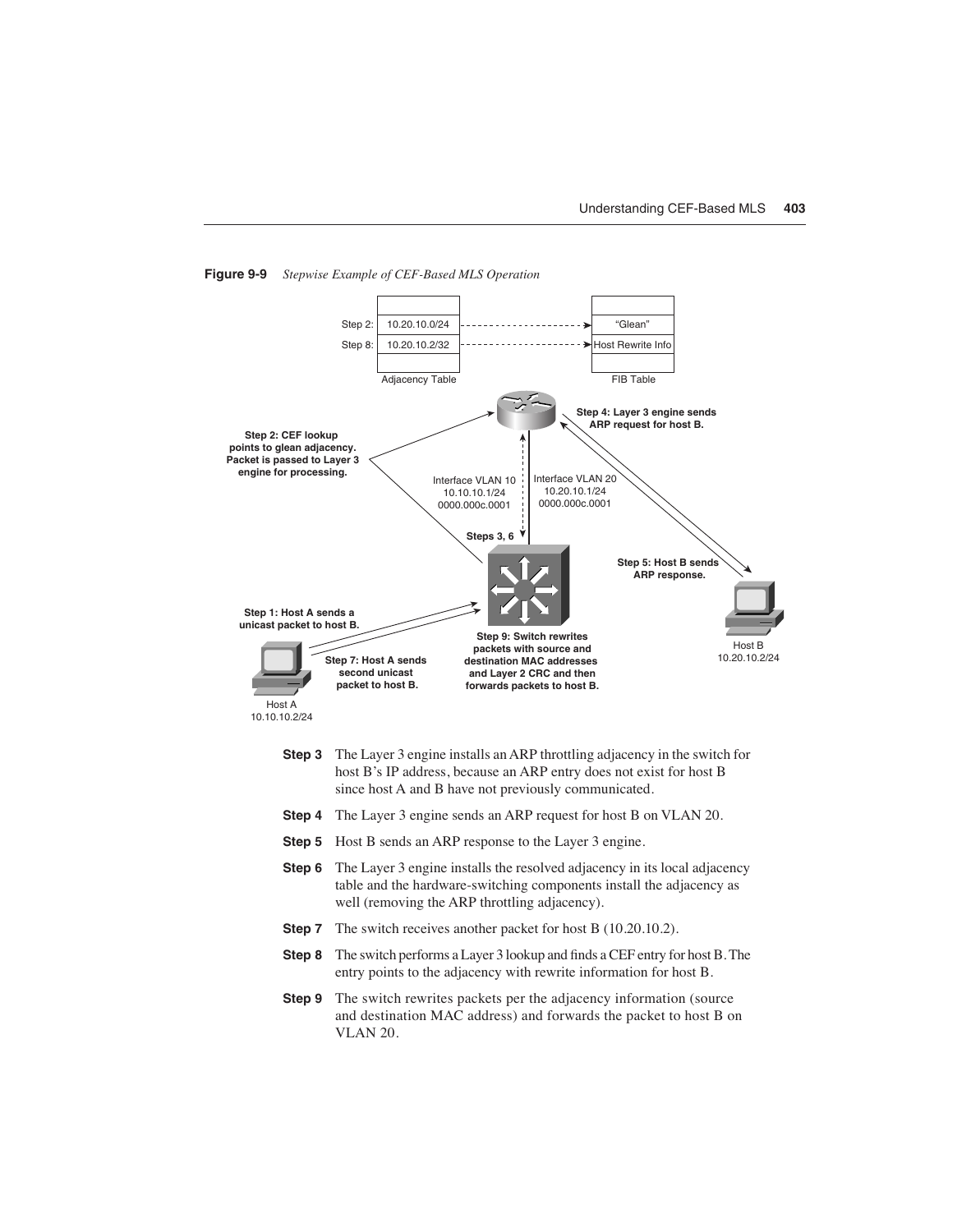**NOTE** The ARP throttling adjacency drops the first packet in any communication between hosts A and B due to ARP processing when no ARP entries exist for hosts A and B.

#### **CEF-Based MLS Load Sharing**

CEF-based MLS does support load sharing (equal-cost or nonequal-cost). However, CEFbased MLS does not support all the load-sharing features found in software-based CEF. With the current version of software on a Catalyst 6500 switch, a single FIB entry may have up to six adjacencies for load sharing per destination.

To achieve evenly distributed load balancing across multiple interfaces, CEF-based MLS selects a particular adjacency based on the hash (mathematical equivalent) of the following packet characteristics:

- Source IP address
- Destination IP address
- Source and destination IP Layer 4 ports

The load-sharing method and hashing algorithms vary slightly per Catalyst switch family. Consult the product documentation for specifics about load-sharing support on each Catalyst switch.

## **CEF-Based MLS Configuration, Verification, and Troubleshooting**

In terms of designing multilayer switched networks, different modes of multilayer switching meet the requirements for different performance and scalability aspects. In terms of troubleshooting, understanding the basic operation of multilayer switches is paramount; multilayer switching requires a hierarchical approach to troubleshooting because several switching components determine the packet flow, not a single processing engine. CEFbased MLS configuration, verification, and troubleshooting vary slightly per Catalyst switch family but do have some commonalities.

#### **CEF-Based MLS Configuration**

Cisco Catalyst switches that use the CEF-based MLS architecture use CEF by default. Consequently, Catalyst switches perform hardware Layer 3 switching by default as well. For Catalyst switches that support CEF-based MLS, CEF-based MLS and per-destination load balancing with CEF-based MLS are enabled by default. As a result, no configuration is required for CEF-based MLS.

You should not disable CEF on Catalyst switches for any reason except under the supervision of a Cisco TAC engineer for the specific purpose of troubleshooting. Disabling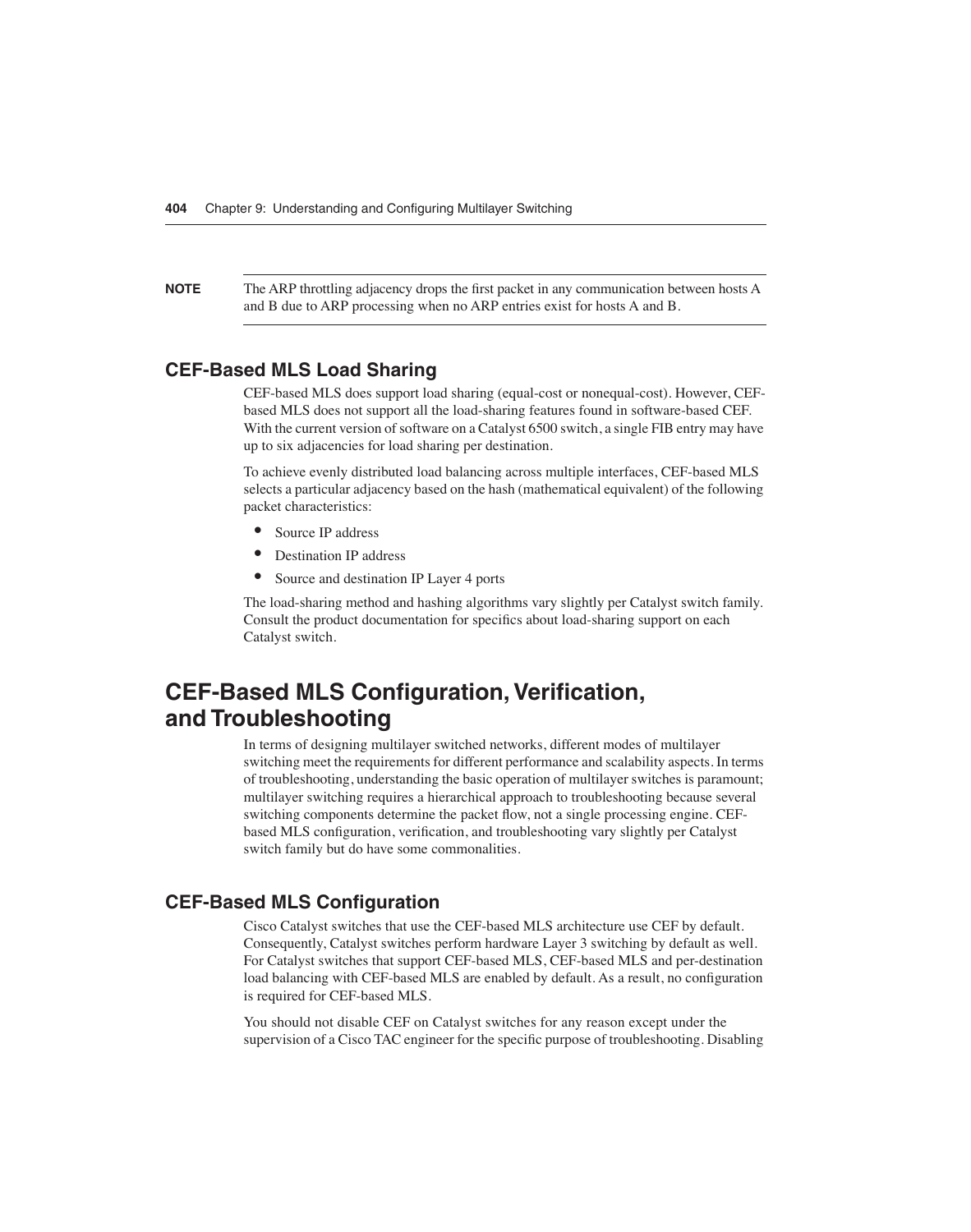CEF on Cisco Catalyst switches yields low switching performance and may result in undesirable behavior.

## **CEF-Based MLS Verification and Troubleshooting**

To display information about the Catalyst 6500 family of switches running Cisco IOS, use the **show interface** command as shown in Example 9-2.

```
Example 9-2 Displaying Layer 3 Switching Statistics on the Cisco IOS–Based Catalyst 6500 Family of Switches
```

| Router#show interface port-channel 9                                               |
|------------------------------------------------------------------------------------|
| Port-channel9 is up, line protocol is up (connected)                               |
| Hardware is EtherChannel, address is 00d0.039b.e80a (bia 00d0.039b.e800)           |
| Description: POINT-TO-POINT TO CORE-4                                              |
| ! Output omitted for brevity                                                       |
| Output queue: 0/40 (size/max)                                                      |
| 5 minute input rate 0 bits/sec, 0 packets/sec                                      |
| 5 minute output rate 0 bits/sec, 0 packets/sec                                     |
| L2 Switched: ucast: 205744 pkt, 34282823 bytes - mcast: 216245 pkt, 66357101 bytes |
| L3 in Switched: ucast: 367825 pkt, 361204150 bytes - mcast: 0 pkt, 0 bytes mcast   |
| L3 out Switched: ucast: 248325 pkt, 243855150 bytes                                |
| 682964 packets input, 431530341 bytes, 0 no buffer                                 |
| Received 311465 broadcasts (50899 IP multicast)                                    |
| 0 runts, 0 giants, 0 throttles                                                     |
| 0 input errors, 0 CRC, 0 frame, 0 overrun, 0 ignored                               |
| 0 watchdog, 0 multicast, 0 pause input                                             |
| 0 input packets with dribble condition detected                                    |
| 554167 packets output, 309721969 bytes, 0 underruns                                |
| 0 output errors, 0 collisions, 8 interface resets                                  |
| 0 babbles, 0 late collision, 0 deferred                                            |
| 0 lost carrier, 0 no carrier, 0 PAUSE output                                       |
| 0 output buffer failures, 0 output buffers swapped out                             |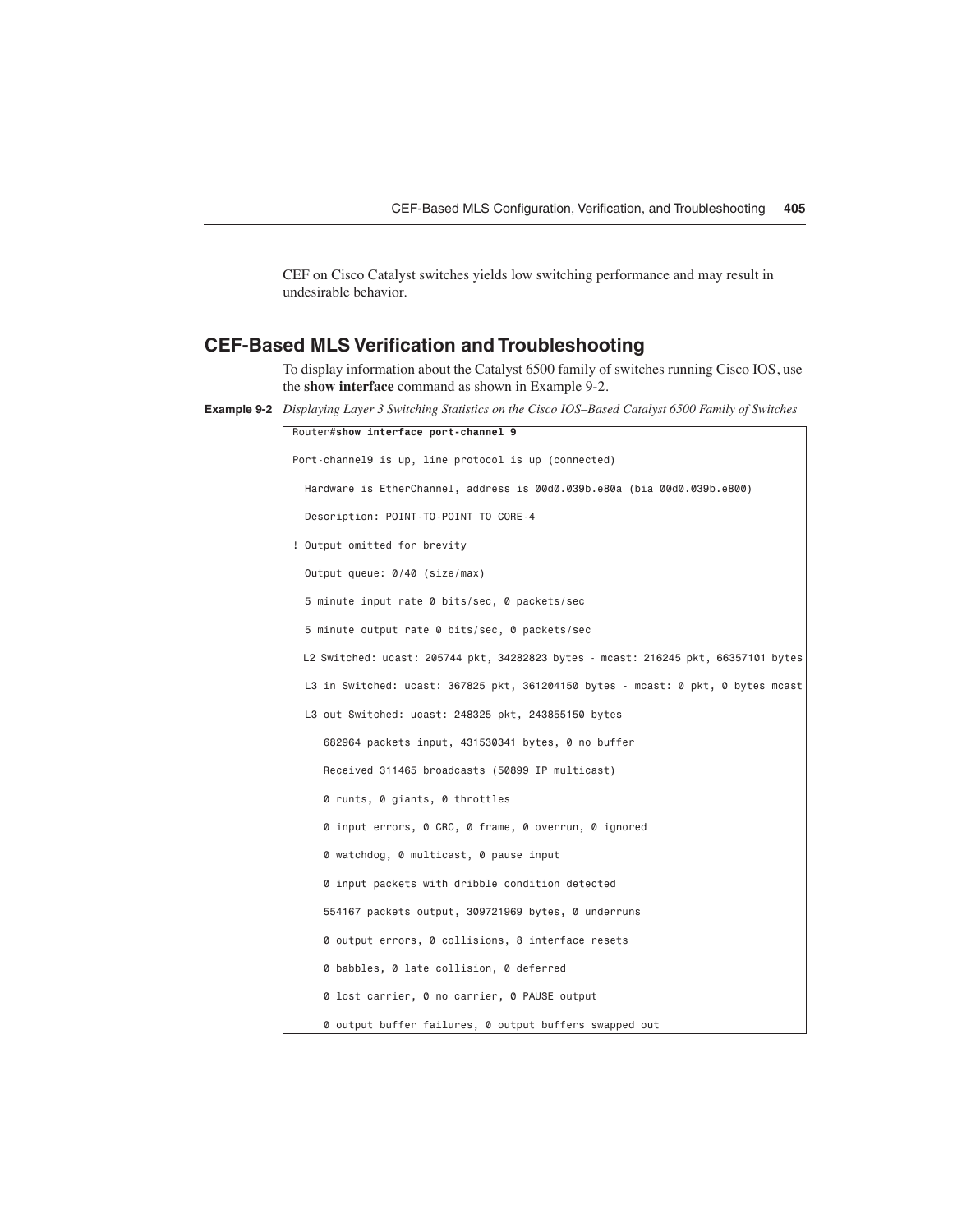In Example 9-2, the lines beginning L2 Switched, L3 in Switched, and L3 out Switched indicate the Layer 3 hardware-switching statistics. Catalyst switches do not instantaneously update hardware-switching statistics for CLI **show** commands. For example, on the Catalyst 4500 family of switches running Cisco IOS, interface statistics may take up to 30 seconds to be updated in **show** commands. Furthermore, each Catalyst family of switches has its own troubleshooting methodology and commands for viewing hardwareswitching statistics. Consult Cisco.com for more details.

#### Viewing the Layer 3 Engine CEF Table

The Layer 3 Engine CEF table determines the hardware-switching CEF table. As such, when troubleshooting any CEF issues, the first step is to view the software CEF table. To view the CEF FIB table as per the Layer 3 switching engine in software, use the following commands:

*show ip cef show ip cef detail*

Both commands display the FIB table per the Layer 3 switching engine. These commands do not display the FIB table according to the hardware-switching components such as TCAM, but instead display a "shadow" copy in software of the hardware-switching table. The "receive" entry in the Next Hop column indicates that the destinations for that specific prefix are passed to a normal Cisco IOS routing engine for processing. Examples 9-3 and 9-4 illustrate the use of these commands, respectively, on a Catalyst 3550 switch.

#### **Example 9-3** *Sample Use of the* **show ip cef** *Command*

| Router#show ip cef |               |                     |
|--------------------|---------------|---------------------|
| Prefix             | Next Hop      | Interface           |
| 0.0.0.0/32         | receive       |                     |
| 10.5.1.1/32        | 10.20.248.2   | Port-channel1       |
| 10.5.1.140/30      | 10.20.248.202 | GigabitEthernet3/16 |
|                    | 10.20.248.2   | Port-channel1       |
| 224.0.0.0/4        | 0.0.0.0       |                     |
| 224.0.0.0/24       | receive       |                     |
| 255.255.255.255/32 | receive       |                     |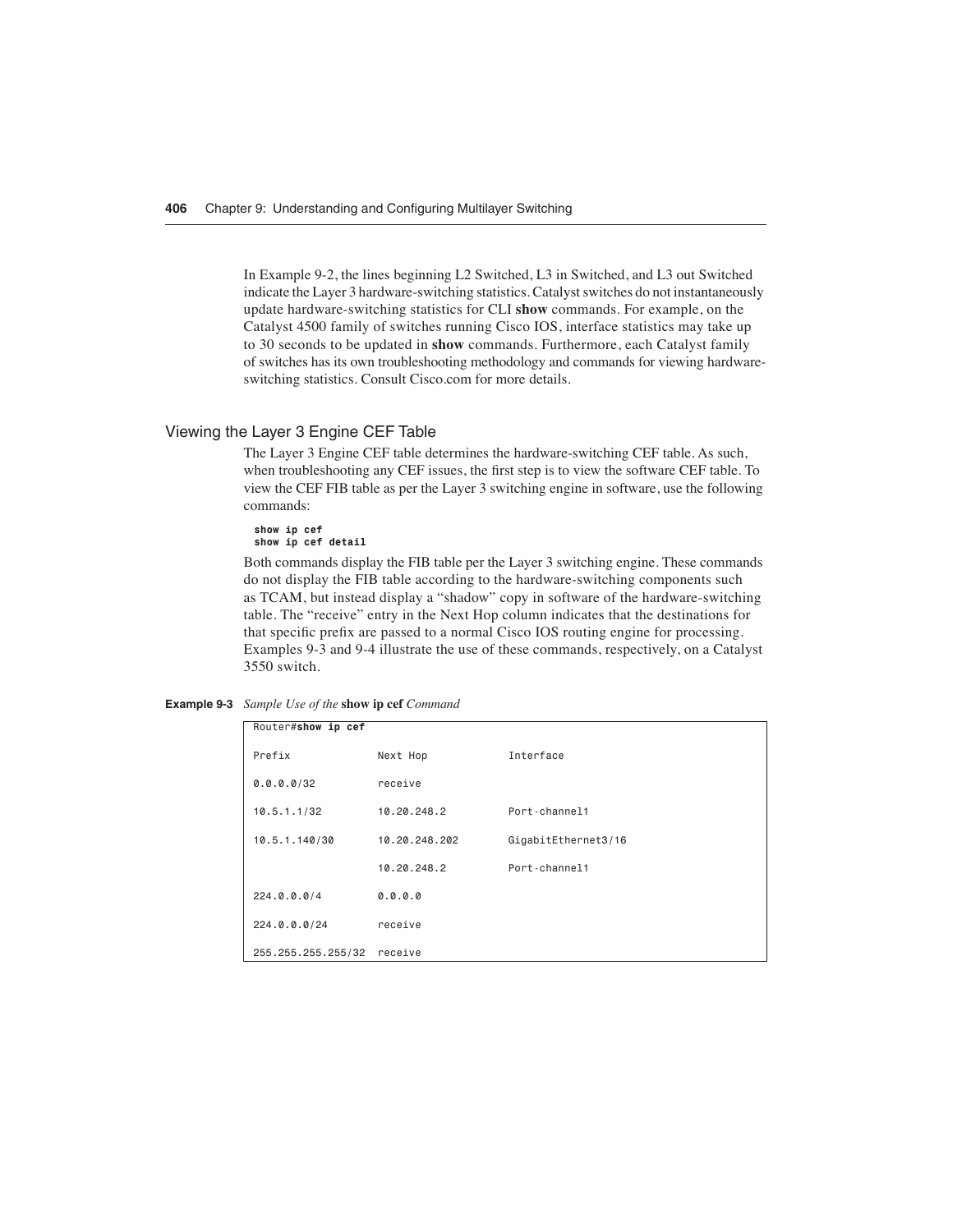**Example 9-4** *Sample Use of the* **show ip cef detail** *Command* 

| Switch#show ip cef detail                                             |
|-----------------------------------------------------------------------|
| IP Distributed CEF with switching (Table Version 8548), flags=0x0     |
| 4156 routes, 0 reresolve, 0 unresolved (0 old, 0 new), peak 1000      |
| 4156 leaves, 56 nodes, 680744 bytes, 6513 inserts, 2357 invalidations |
| 1023 load sharing elements, 343728 bytes, 1023 references             |
| universal per-destination load sharing algorithm, id 0C2C7438         |
| 3(0) CEF resets, 3099 revisions of existing leaves                    |
| Resolution Timer: Exponential (currently 1s, peak 2s)                 |
| 2048 in-place/0 aborted modifications                                 |
| refcounts: 11471 leaf, 6319 node                                      |
|                                                                       |
| Table epoch: 0 (4156 entries at this epoch)                           |
|                                                                       |
| Adjacency Table has 8 adjacencies                                     |
| $0.0.0.0/32$ , version $0$ , epoch $0$ , receive                      |
| 10.5.1.1/32, version 52, epoch 0, cached adjacency 10.20.248.2        |
| 0 packets, 0 bytes                                                    |
| via 10.20.248.2, Port-channel1, 0 dependencies                        |
| next hop 10.20.248.2, Port-channel1                                   |
| valid cached adjacency                                                |
| ! Output omitted for brevity                                          |
| via 10.20.248.2, Port-channel1, 0 dependencies                        |
| traffic share 1                                                       |
| next hop 10.20.248.2, Port-channel1                                   |
| valid adjacency                                                       |
| 0 packets, 0 bytes switched through the prefix                        |
| continues                                                             |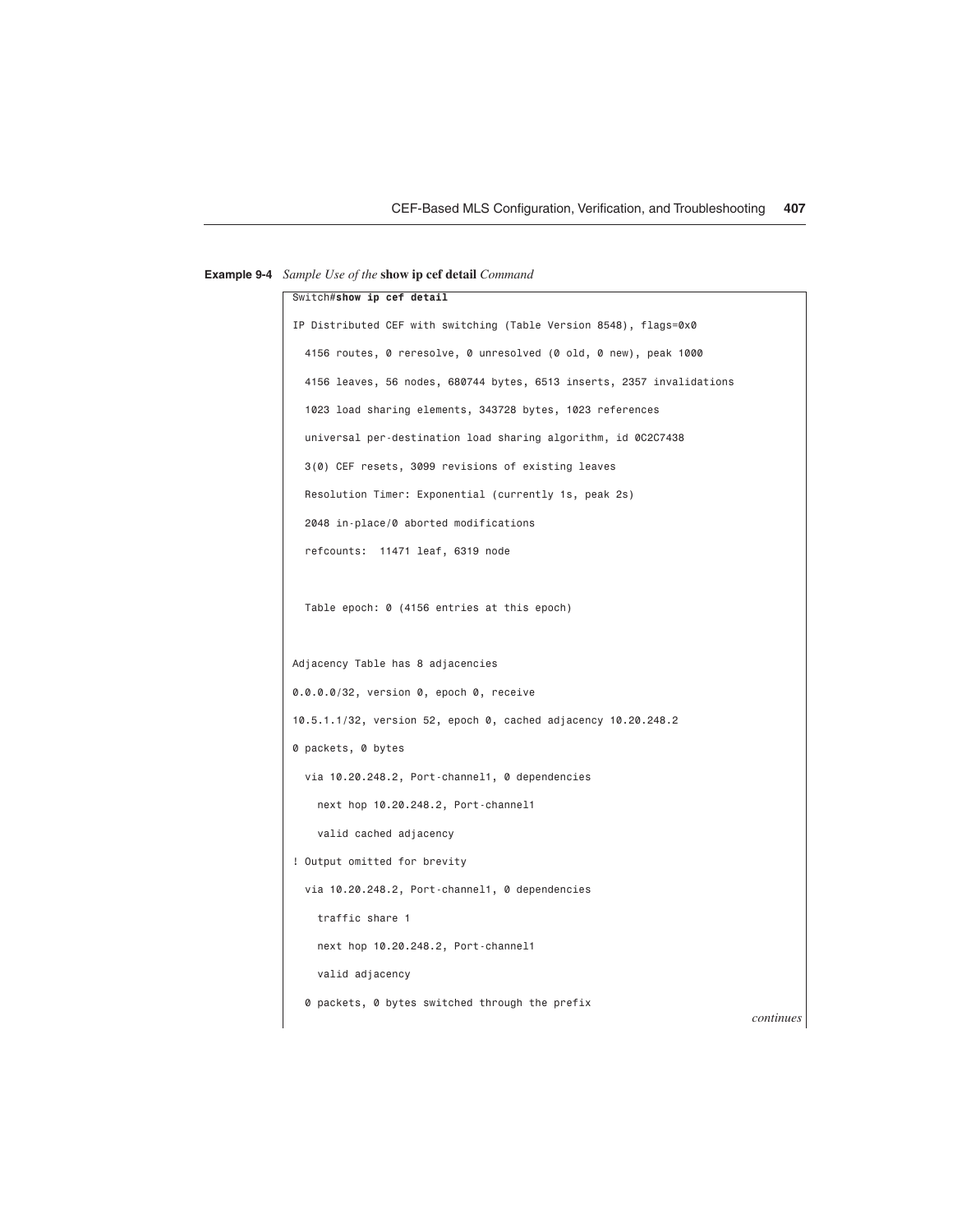```
Example 9-4 Sample Use of the show ip cef detail Command (Continued)
```

```
224.0.0.0/4, version 30, epoch 0
0 packets, 0 bytes, Precedence routine (0)
   via 0.0.0.0, 0 dependencies
    next hop 0.0.0.0
    valid punt adjacency
224.0.0.0/24, version 2, epoch 0, receive
255.255.255.255/32, version 1, epoch 0, receive
```
#### Viewing the Layer 3 Engine Adjacency Table

CEF populates the adjacency tables when MAC addresses are learned via the ARP process. As a result, the adjacency table includes the MAC address rewrite information and destination interface for the adjacent node. All IP routing entries in the CEF table correspond to a nexthop address (adjacency).

When a switch hardware-switches an ingress packet with the destination MAC address as itself, it looks up the destination IP address in the CEF table. The first match in the CEF table points to an adjacency entry that contains the MAC rewrite information and destination interface. The switch rewrites the packet accordingly and sends it out the destination interface.

A single CEF entry may point to multiple adjacency entries when multiple paths to a destination exist. In addition, when a router is connected directly to several hosts, the FIB table on the router maintains a prefix for the subnet rather than for the individual host prefixes. The subnet prefix points to a glean adjacency. When packets need to be forwarded to a specific host, the adjacency database is gleaned for the specific prefix.

Certain IP prefixes or addresses require exception processing. Switches require exception processing of packets in cases where hardware switching does not support routing of the frame or in cases where the Layer 3 engine requires processing of the packet. Examples of packets that require exception processing include interfaces configured for NAT and received packets with IP options. Recall from Chapters 1 and 2 that support for hardware switching of frames varies on a per-switch basis.

The following types of adjacencies exist for special processing:

- **Punt adjacency**—Used for packets that require special handling by the Layer 3 engine or for features that are not yet supported by hardware switching.
- **Drop or discard adjacency**—Used to drop ingress packets.
- **Null adjacency**—Used to drop packets destined for a Null0 interface. The use of a Null0 interface is for access filtering of specific source IP packets.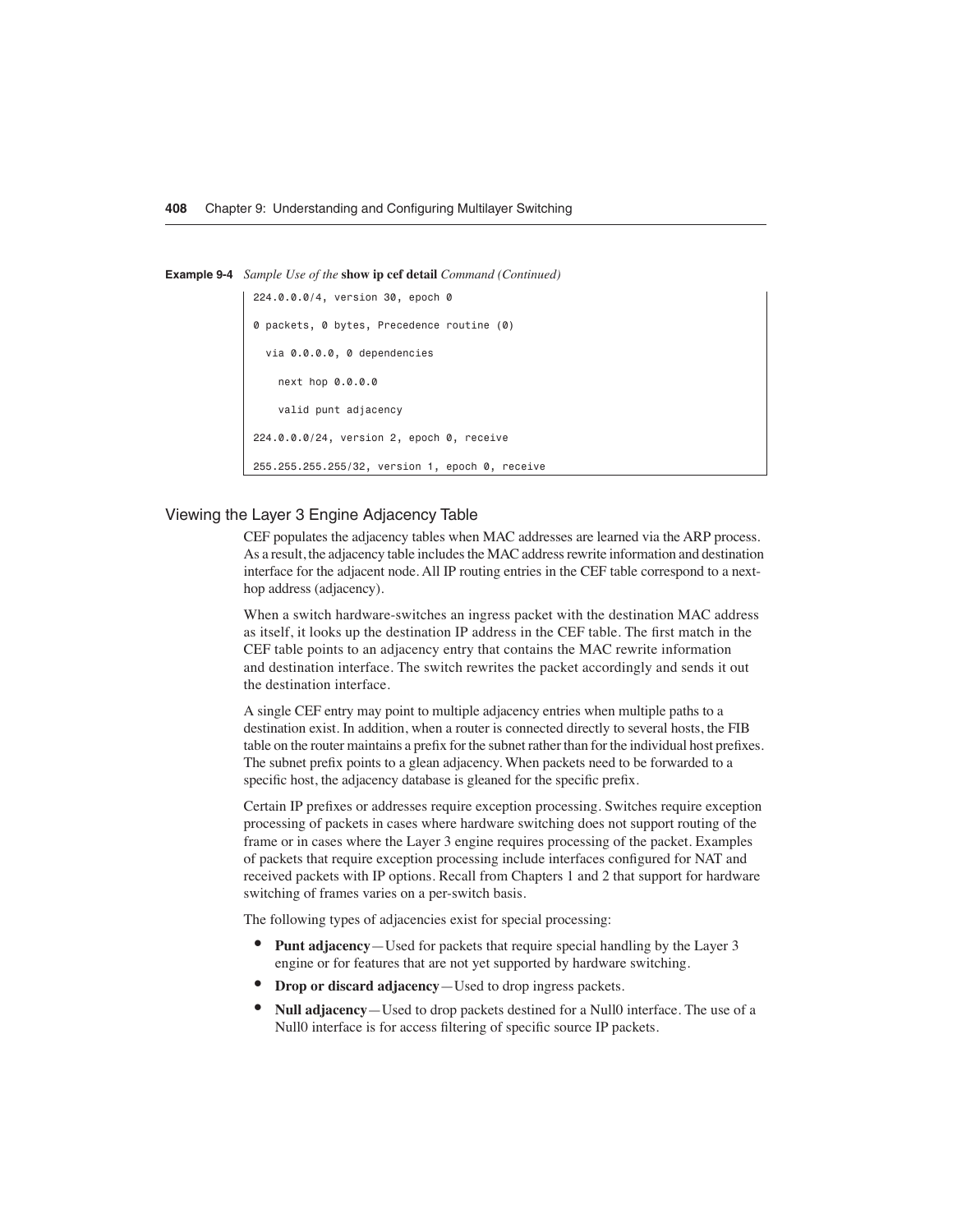To display adjacency table information, use the **show adjacency** command. The optional **detail** keyword displays detailed adjacency information, including Layer 2 information. Adjacency statistics are updated approximately every 60 seconds. Examples 9-5 and 9-6 illustrate sample output from the **show adjacency** and **show adjacency detail** commands, respectively.

**Example 9-5** *Sample Use of the* **show adjacency** *Command*

|    | Router#show adjacency |                      |
|----|-----------------------|----------------------|
|    | Protocol Interface    | Address              |
| IΡ | GigabitEthernet3/16   | 10.20.248.202(11120) |
| IΡ | FastEthernet9/48      | 10.192.15.254(7)     |
| IΡ | FastEthernet9/1       | 100.1.1.1(2005)      |
| IΡ | EOBC0/0               | 127.0.0.12(3)        |
| IΡ | FastEthernet9/48      | 10.192.15.100(5)     |
| IΡ | Port-channel1         | 10.20.248.2(11162)   |

**Example 9-6** *Sample Use of the* **show adjacency detail** *Command* 

| Router#show adjacency detail<br>Protocol Interface<br>Address<br>GigabitEthernet3/16<br>IP.<br>10.20.248.202(11120)<br>0 packets, 0 bytes<br>00D00178780A<br>00D00624440A0800<br>ARP<br>00:05:40<br>Epoch: 0<br>FastEthernet9/48<br>IP.<br>10.192.15.254(7)<br>0 packets, 0 bytes<br>00D0BCF107C8<br>00D00624440A0800<br>00:39:20<br>ARP<br>Epoch: 0 |  |  |           |
|------------------------------------------------------------------------------------------------------------------------------------------------------------------------------------------------------------------------------------------------------------------------------------------------------------------------------------------------------|--|--|-----------|
|                                                                                                                                                                                                                                                                                                                                                      |  |  |           |
|                                                                                                                                                                                                                                                                                                                                                      |  |  |           |
|                                                                                                                                                                                                                                                                                                                                                      |  |  |           |
|                                                                                                                                                                                                                                                                                                                                                      |  |  |           |
|                                                                                                                                                                                                                                                                                                                                                      |  |  |           |
|                                                                                                                                                                                                                                                                                                                                                      |  |  |           |
|                                                                                                                                                                                                                                                                                                                                                      |  |  |           |
|                                                                                                                                                                                                                                                                                                                                                      |  |  |           |
|                                                                                                                                                                                                                                                                                                                                                      |  |  |           |
|                                                                                                                                                                                                                                                                                                                                                      |  |  |           |
|                                                                                                                                                                                                                                                                                                                                                      |  |  |           |
|                                                                                                                                                                                                                                                                                                                                                      |  |  |           |
|                                                                                                                                                                                                                                                                                                                                                      |  |  |           |
|                                                                                                                                                                                                                                                                                                                                                      |  |  |           |
|                                                                                                                                                                                                                                                                                                                                                      |  |  | continues |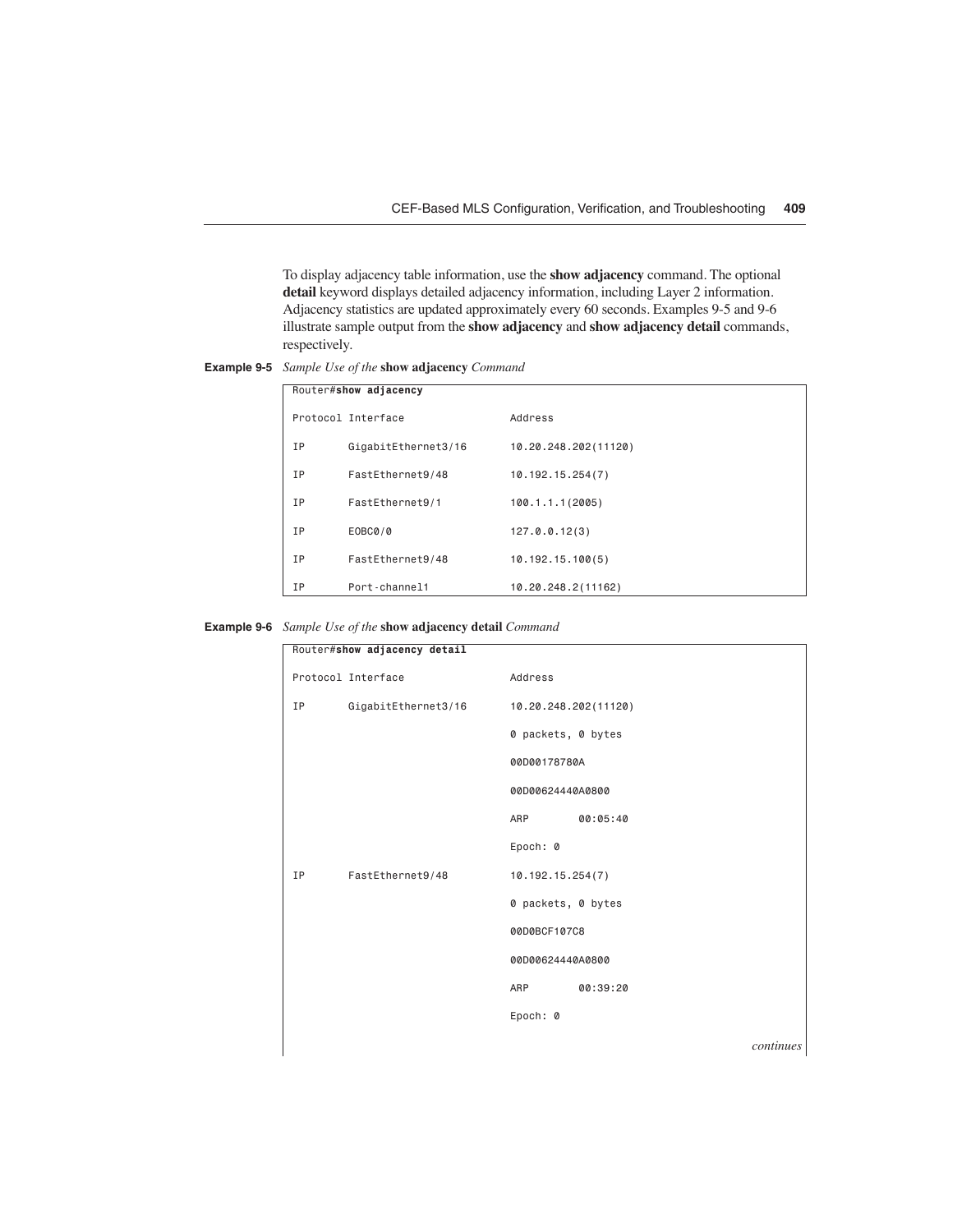

**Example 9-6** *Sample Use of the* **show adjacency detail** *Command (Continued)*

#### Debugging CEF on the Layer 3 Engine

To debug CEF on the Layer 3 engine, use the **debug ip cef** EXEC command. These debug commands display information about the CEF from the perspective of the Layer 3 engine. The interprocess communication (IPC) debugs provide information on CEF data to and from centralized and distributed switching engines. The syntax for these **debug ip cef** commands is as follows:

*debug ip cef {drops [access-list]* | *receive [access-list]* | *events [access-list]* |  *prefix-ipc [access-list]* | *table [access-list]} debug ip cef {ipc* | *interface-ipc}*

The optional constraints for the **debug ip cef** command are as follows. Use the options to debug specific CEF operations on the Layer 3 engine:

- **drops**—Records dropped packets.
- **receive**—Records packets that are not switched using information from the FIB table, but are received and sent to the next switching layer.
- **events**—Records general CEF events.
- **prefix-ipc**—Records updates related to IP prefix information, including the following:
	- Debugging of IP routing updates in a line card
	- Reloading of a line card with a new table
	- Adding a route update from the route processor to a DFC-enabled line card where the CEF table is already full
	- Control messages related to FIB table prefixes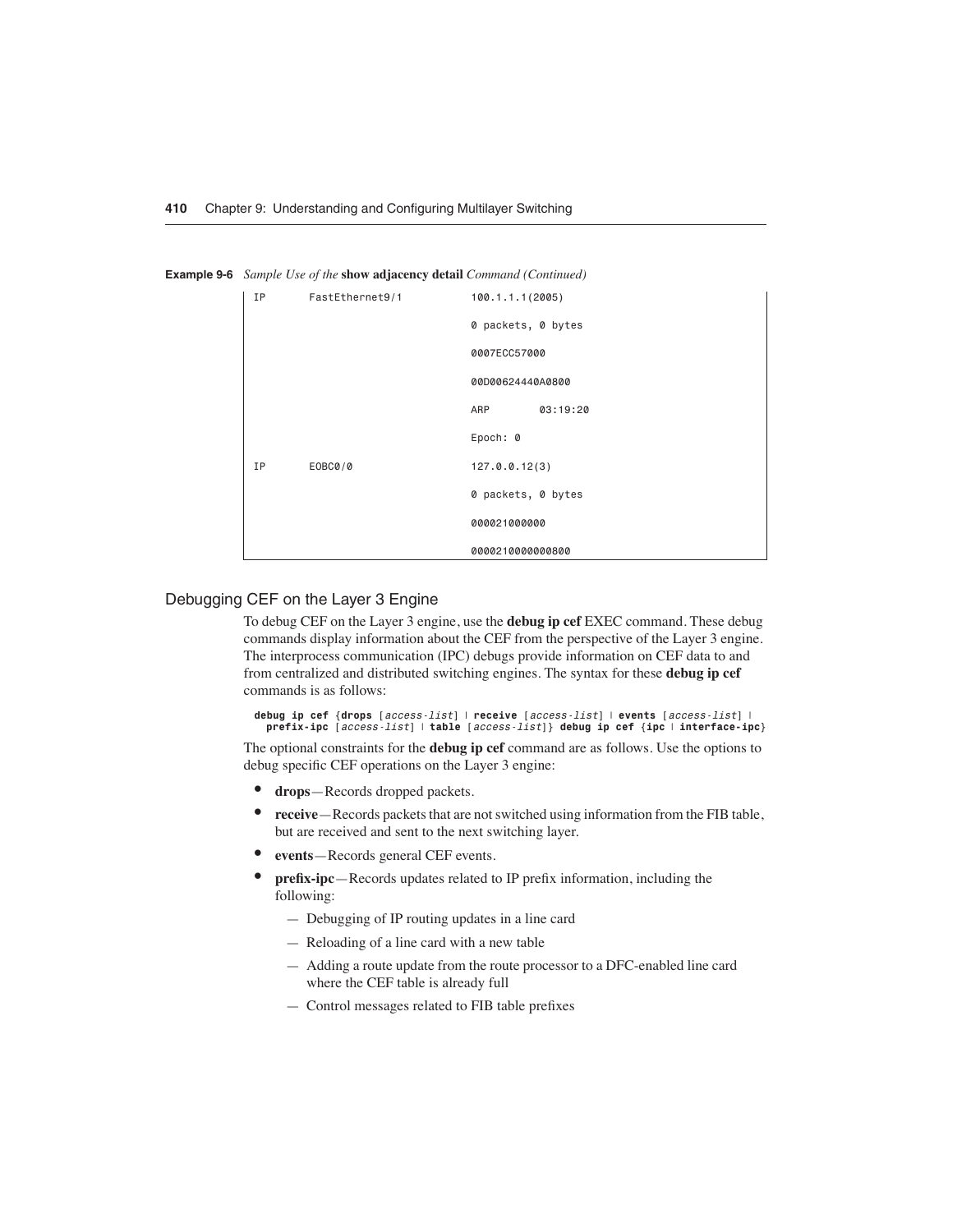- **table**—Produces a table showing events related to the FIB table. Possible types of events include the following:
	- Routing updates that populate the FIB table
	- Flushing of the FIB table
	- Adding or removing of entries to or from the FIB table
	- Table reloading process
- **ipc**—Records information related to interprocess communications in CEF. Possible types of events include the following:
	- Transmission status of IPC messages
	- Status of buffer space for IPC messages
	- IPC messages received out of sequence
	- Status of resequenced messages
	- Throttle requests sent from a line card to the route processor
- **interface-ipc**—Records IPC updates related to interfaces. Possible reporting includes an interface coming up or going down, and so on.

Specify an access list with the **debug** option to control collections of debugging information to specific IP address(es):

```
Switch#configure terminal
Switch(config)#access-list 99 permit host 192.168.1.100
Switch(config)#end
Switch#debug ip cef drops 99
```
CEF troubleshooting using the **debug ip cef** command should be coordinated with a Cisco TAC engineer because the **debug** output is not easily decoded.

#### **CEF-Based MLS Troubleshooting Methodology**

Previous subsections discussed several CEF troubleshooting techniques on the Layer 3 engine. Recall that the Layer 3 engine does not actually contain the hardware FIB and adjacency table. Rather, these tables are located in specialized hardware components in Supervisor Engines and line cards. The following highlights a stepwise approach to troubleshooting a unicast route on a CEF-based Catalyst switch. The troubleshooting steps are not inclusive but do review the hierarchical approach to troubleshooting CEF-based MLS:

**Step 1** Verify that the IP routing information on the Layer 3 engine is correct. Use the **show ip route** or **show ip route** *destination-network* command to verify that the destination network routing entry exists and is associated with a valid next-hop address. If the route does not exist or the next-hop address is incorrect, troubleshooting of routing protocol, nexthop interfaces, or route configuration is required.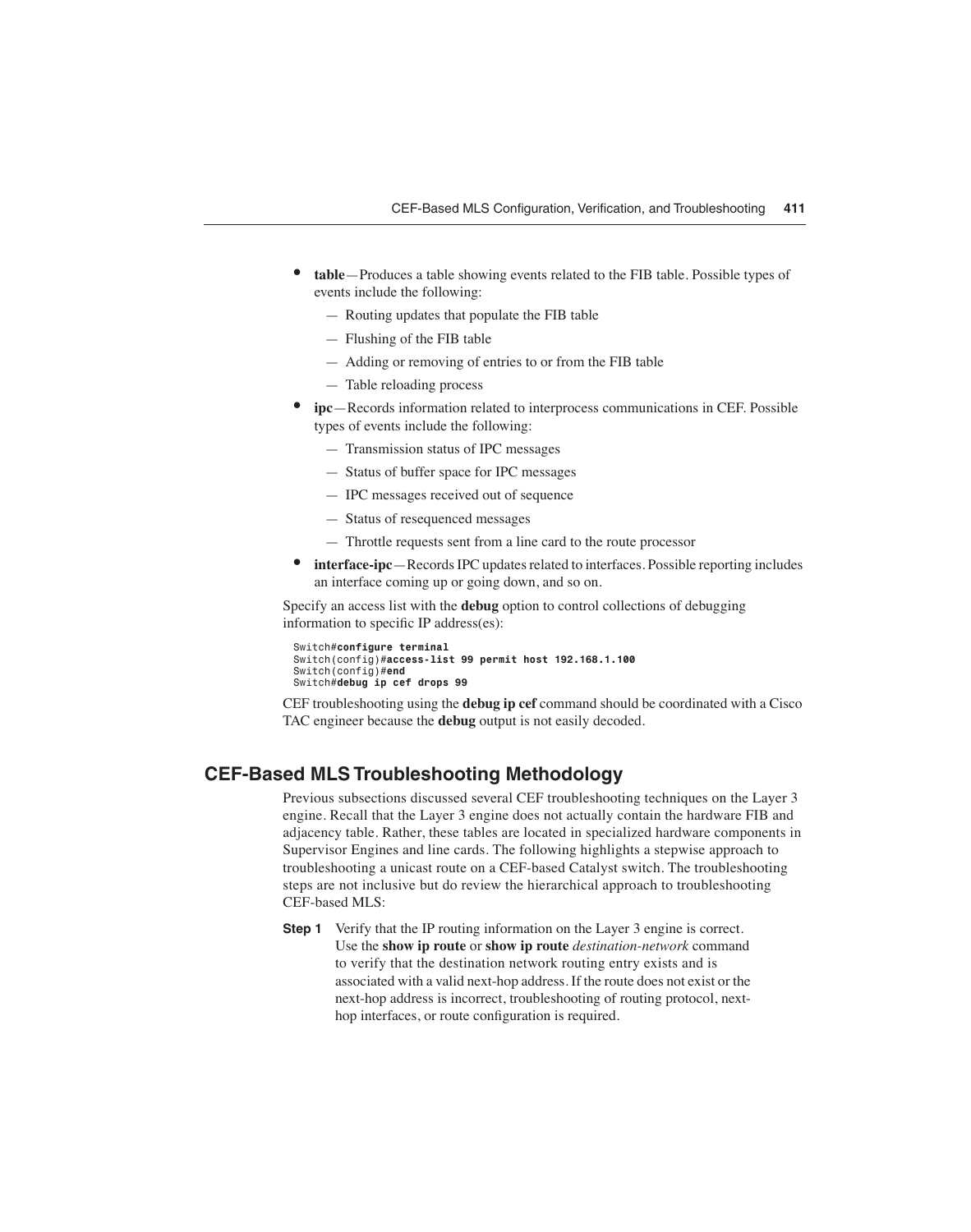- **Step 2** Verify that the next-hop address has a valid next-hop MAC address by using the **show ip arp** *IP-address* command. If the entry is incomplete, troubleshooting of the ARP process is required.
- **Step 3** Verify that the IP route entry in the FIB on the Layer 3 engine contains the same next-hop address as in Step 1 by using the **show ip cef** *destination-network* command.
- **Step 4** Verify that the CEF adjacency table contains the same rewrite information as the ARP table from Step 2 by using the **show adjacency detail** | **begin** *next\_hop\_IP\_address* command.
- **Step 5** When all other troubleshooting steps have been exhausted and the CEFbased MLS switch is still experiencing unicast routing issues, verify the population of the FIB and adjacency table in TCAM under the supervision of a TAC engineer.

This chapter contains an example of CEF-based MLS troubleshooting in the Configuration Exercise at the end of this chapter. For more information on troubleshooting CEF on Catalyst switches, refer to the following documents on Cisco.com:

- "How-To Troubleshoot Unicast IP Routing CEF on Catalyst 6000s with a Supervisor 2 in Hybrid Mode," Document ID: 20626
- "Troubleshooting Cisco Express Forwarding Routing Loops," Document ID: 26083
- "Troubleshooting Incomplete Adjacencies with CEF," Document ID: 17812
- "Troubleshooting Prefix Inconsistencies with Cisco Express Forwarding," Document ID: 14540

## **Study Tips**

The following bullets review important BCMSN exam preparation points of this chapter. The bullets only briefly highlight the main points of this chapter related to the BCMSN exam. Consult the text of this chapter for additional information regarding these topics. Table 9-3 lists important commands to review for the BCMSN exam:

- In describing CEF-based MLS in a few sentences, CEF-based MLS is the Layer 3 forwarding mechanism deployed currently on all shipping Catalyst switches. CEFbased MLS consists of two logical devices: a control-plane and a data-plane. In CEF, the control-plane is generally referred to as the software-switching engine or Layer 3 forwarding engine. In addition, the data-plane carries several common names, including the hardware-switching component, "in hardware", hardware forwarding engine, and ASICs.
- The control-plane is responsible for building the IP routing table and ARP table. The IP routing table and ARP table ultimately build the IP CEF and CEF adjacency table. The CEF table contains prefixes of subnets, hosts, and so on, which are used to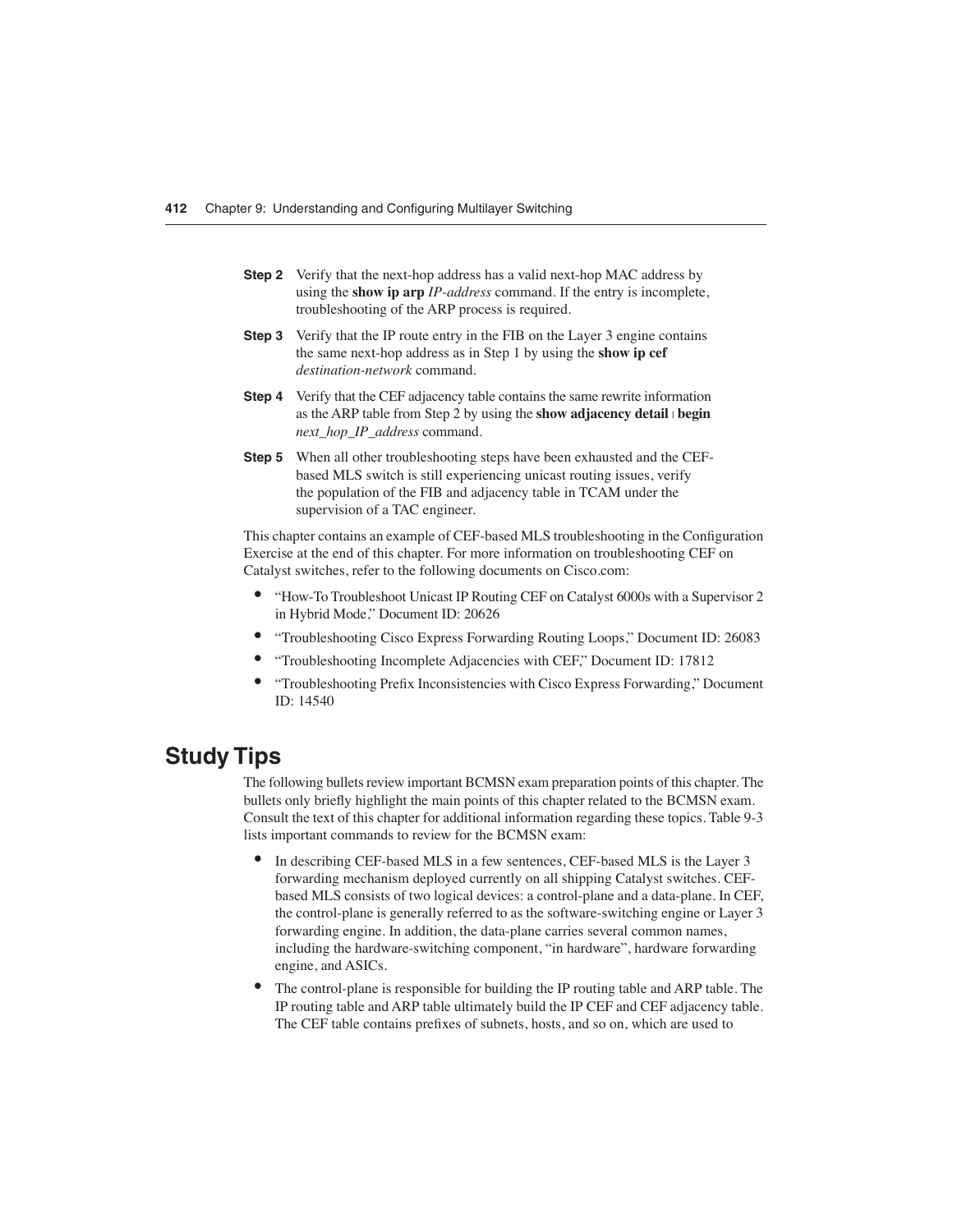quickly search for an adjacency index. The index into the adjacency table provides the next-hop address, interface, and Layer 3 rewrite information.

- The control-plane downloads its CEF and adjacency table to the data-plane (hardware forwarding engine). The hardware forwarding engine consists of hardware components including TCAM that enable high-speed switching and routing of frames. All changes, updates, additions, and so on to the CEF and adjacency table are controlled by the Layer 3 forwarding engine.
- With the Catalyst 6500 family of switches, the control-plane and data-plane are easily distinguishable (MSFC and PFC, respectively). However, the other Catalyst switches do not have separate components from an end-user standpoint, yet these switches still have a distinct control-plane and data-plane.
- Layer 3 switching (or multilayer switching) is the term used to describe the ability of a Cisco Catalyst switch to perform Layer 3 routing in hardware (hardware-switching) using high-speed hardware components.
- Layer 3 switching is beneficial in the campus network as it provides versatility, highavailability, large port density, and high-performance.
- Current shipping Layer 3 switches use CEF to populate IP routing tables and Layer 2 rewrite information in hardware.
- The terms "CEF-based MLS" or just plain "CEF" are used to describe the routing architecture of Catalyst switches.
- No specific configuration is needed for CEF-based MLS because it is enabled by default.
- ARP throttling is a feature that prevents ARP-based DoS attacks on Catalyst switches. The feature works by installing a throttling adjacency in the hardware CEF table such that hardware-switching drops subsequent identical ARP requests for a specific time period until the respective ARP response is received.
- With CEF, when a router is connected directly to several hosts, the FIB table on the router maintains a prefix for the subnet rather than for the individual host prefixes. The subnet prefix points to a glean adjacency. When packets need to be forwarded to a specific host, the adjacency database is gleaned for the specific prefix.
- With CEF, punt adjacencies in TCAM on Catalyst switch hardware are used to send packets to the Layer 3 engine (for example, MSFC) that require special handling or that are used for special situations where the hardware does not yet support the packet flow in question (for example, NAT).
- Catalyst switches support two methods for CEF-based MLS: centralized switching and distributing switching.
- Centralized switching describes hardware-switching using a centralized hardwareswitching engine found on the Supervisor Engine of a Cisco Catalyst switch. With centralized switching, data to be routed or switched must pass through the switching fabric of the Catalyst switch to the centralized hardware-switching engine for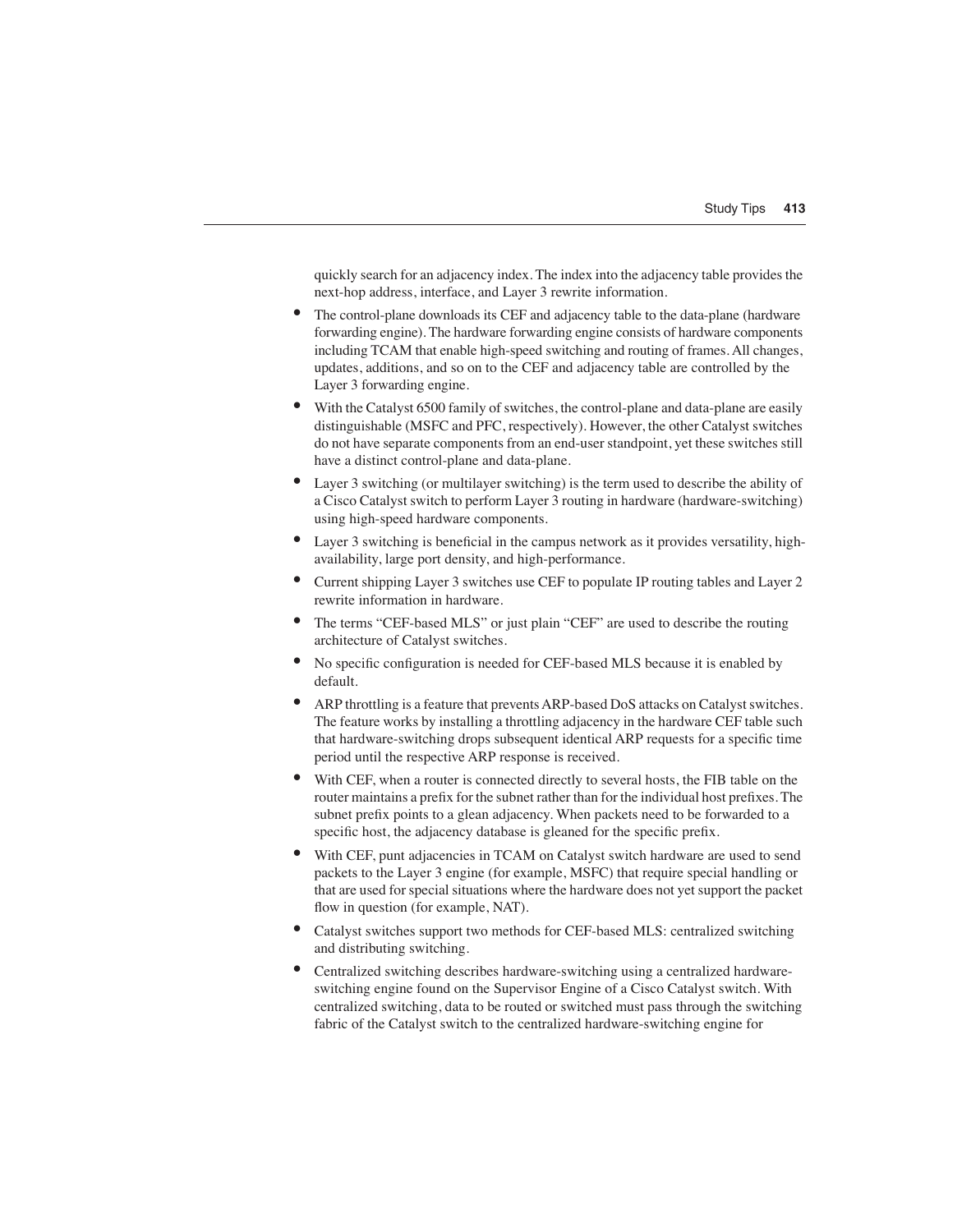processing. After the forwarding decision has been made and the packet rewritten with new Layer 2 information, the centralized switching engine forwards the packet to the correct destination port and VLAN.

- The Catalyst 4500 family of switches is based on centralized switching.
- Distributed switching describes the hardware-switching method used by Catalyst switches that utilize hardware-switching engines on individual line cards and port groups. With distributed switching, individual line cards determine the routing destination and rewrite information for a packet. Therefore, with distributed switching line cards, a Catalyst switch is able to route a packet between source and destination without sending the packet to the Supervisor Engine for processing. In addition, the packet might never leave the line card if the source and destination of the line card are on the same switch.
- Review the "Sample CEF-Based MLS Operation" section and Figure 9-8, which illustrates the path of a packet during CEF-based MLS operation.
- Review the "CEF-Based MLS Troubleshooting Methodology" section of this chapter for details on how to approach CEF-based MLS troubleshooting.

**Table 9-3** *Commands to Review*

| <b>Command</b>        | <b>Description</b>                                                                                                                                                                                                                                                |
|-----------------------|-------------------------------------------------------------------------------------------------------------------------------------------------------------------------------------------------------------------------------------------------------------------|
| debug ip cef          | Enables debugging with IP CEF. Recommended practice is to use<br>this <b>debug</b> option with optional parameters including ACLs to limit<br>output. In addition, use this <b>debug</b> command in production only in<br>coordination with a Cisco TAC engineer. |
| show adjacency detail | Displays the IP CEF Layer 2 rewrite information and statistical<br>information from the perspective of the Layer 3 engine.                                                                                                                                        |
| show arp              | Displays the ARP table contents. This command is the first step in<br>troubleshooting adjacency issues.                                                                                                                                                           |
| show ip cef           | Displays the IP CEF information from the Layer 3 engine<br>perspective. Displays the prefix, the next hop, and next-hop interface<br>(outgoing interface).                                                                                                        |
| show ip route         | Displays the IP routing table. This command is the first step in<br>troubleshooting IP routing or IP CEF issues.                                                                                                                                                  |

## **Summary**

Outside the scope of the BCMSN course, the following notes along with the study tips in the previous section summarize the chapter:

• CEF-based MLS is a forwarding model implemented on the latest generation of Cisco multilayer switches. CEF-based MLS is topology based; the control-plane and dataplane are separate. The control-plane downloads the routing table information to the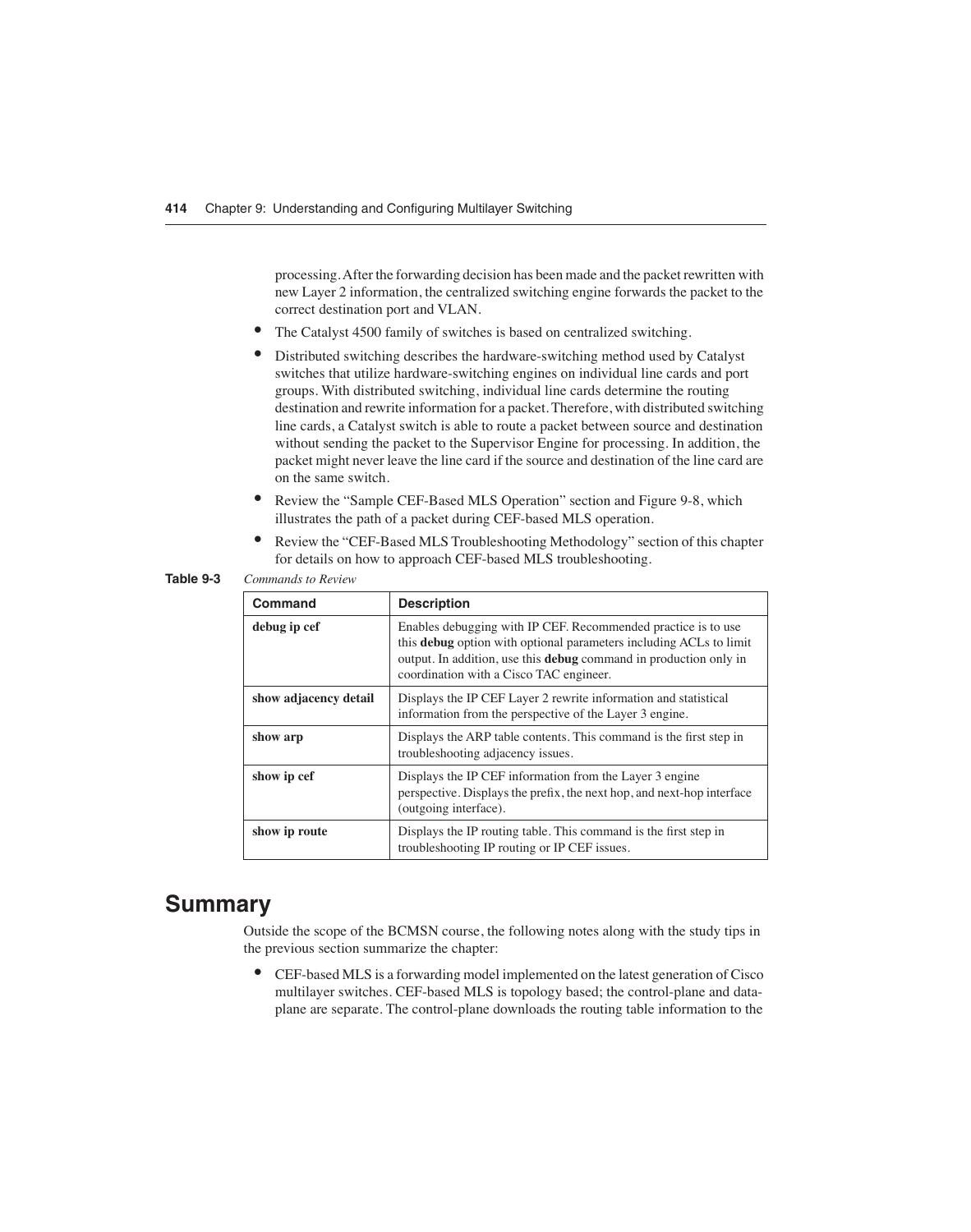data-plane for hardware switching. CEF-based MLS scales to large networks and is not limited on the number of traffic flows.

- CEF-based MLS uses either centralized switching or distributed switching. Distributed switching provides higher performance over centralized switching.
- Switches use TCAM and other hardware-switching components not only for IP CEF but also for applying QoS and access lists to packets routed and switched using hardware switching.
- Cisco multilayer switches that support CEF-based MLS use CEF-based MLS by default.
- CEF-based MLS supports statistics via show commands with specific limitation.

## **Configuration Exercise: Troubleshooting CEF-Based MLS**

Complete this configuration exercise to familiarize yourself with the basic troubleshooting steps of CEF-based MLS.

#### **Required Resources**

The resources and equipment required to complete this exercise are as follows:

- A Cisco IOS–based, Layer 3 CEF-based MLS Catalyst switch such as a Catalyst 3550, 3560, 3750, 4500, or 6500 with Supervisor II or 720 with an MSFC in a Layer 3 Building Distribution submodule or Layer 3 routing topology
- A terminal server or workstation connected directly to the console port of the Catalyst switch

#### **Exercise Objective**

The purpose of this exercise is to demonstrate the first steps in troubleshooting CEF-based MLS on a Cisco IOS–based Catalyst switch. Troubleshooting CEF-based MLS is generally a last step in troubleshooting connectivity problems. Generally, connectivity problems are the result of a physical layer issue or configuration issue. Troubleshoot CEF-based MLS after all other troubleshooting steps have been exhausted.

#### **Network Diagram**

Figure 9-10 shows the network layout for this configuration exercise. The configuration exercise uses a Catalyst 3560 switch from the Building Distribution submodule to illustrate commands. This switch learns IP routing entries from the Campus Backbone switches.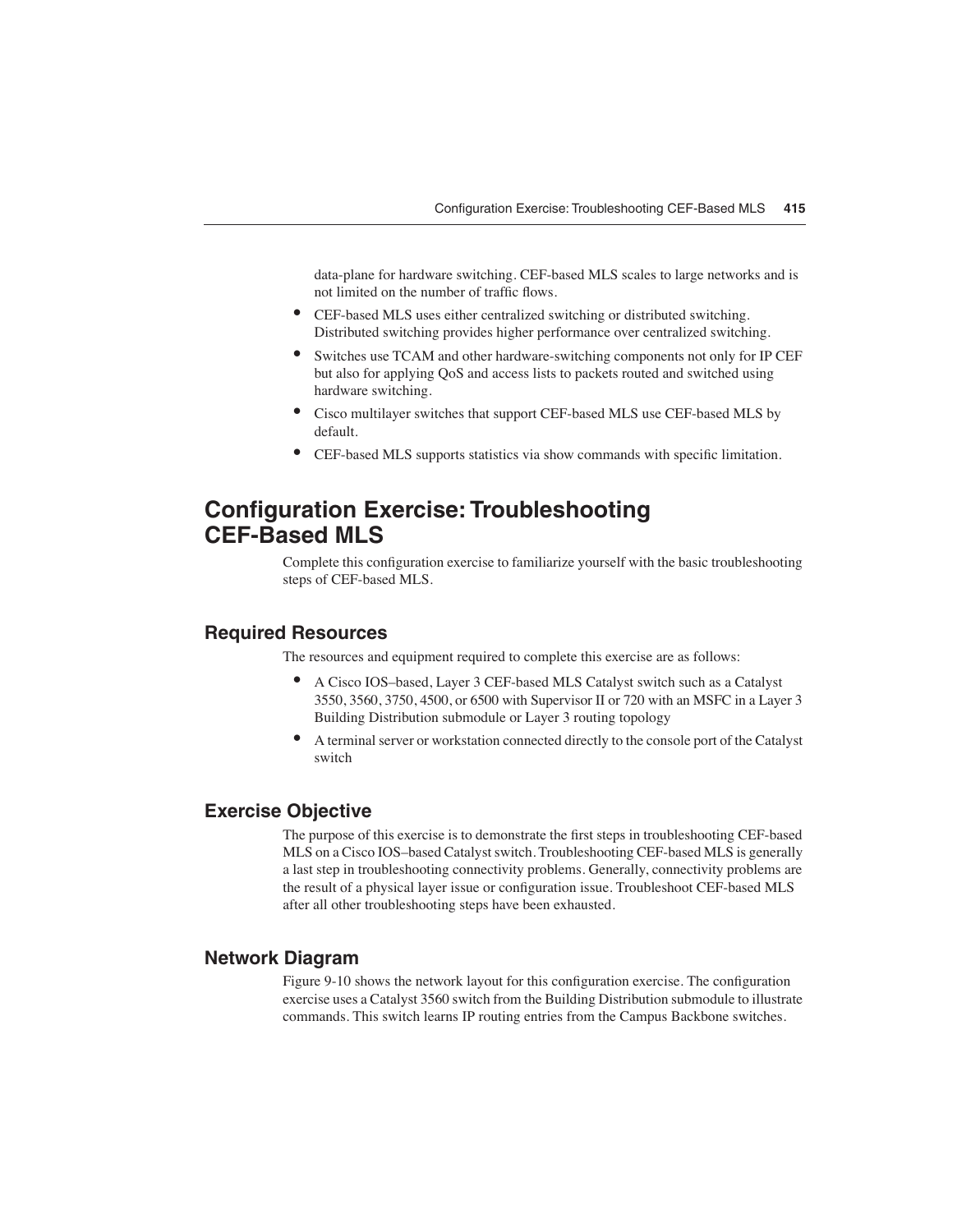**Figure 9-10** *Network Diagram for Configuration Exercise*



#### **Command List**

In this configuration exercise, you use the commands listed in Table 9-4. These commands are in alphabetical order so that you can easily locate the information you need. Refer to this list if you need configuration command assistance during the exercise. The table includes only the specific parameters used in the example and not all the available options for the command.

**Table 9-4** *Command List for Configuration Exercise*

| <b>Command</b>                                | <b>Description</b>                                                  |
|-----------------------------------------------|---------------------------------------------------------------------|
| $\mathbf{ping}$ ip_address                    | Sends ICMP echo requests to a specific IP address                   |
| show adjacency detail                         | Displays the CEF adjacency table and rewrite information            |
| show ip arp <i>ip-address</i>                 | Displays the ARP table for a specific IP address                    |
| show ip cef <i>destination-network</i> detail | Displays the IP CEF FIB table for a specific destination<br>network |
| show ip route <i>destination-subnet</i>       | Displays the Cisco IOS IP routing table                             |

## **Task 1: Establish Console (Out-of-Band) Connectivity or Telnet or SSH Connectivity to the Switch**

This task is self-explanatory.

## **Task 2: Determine the IP Routing Entry or Subnet That Is Experiencing Connectivity Problems or a CEF-Based MLS Issue**

For this configuration exercise, use the destination subnet, 10.20.30.0/24, as an example.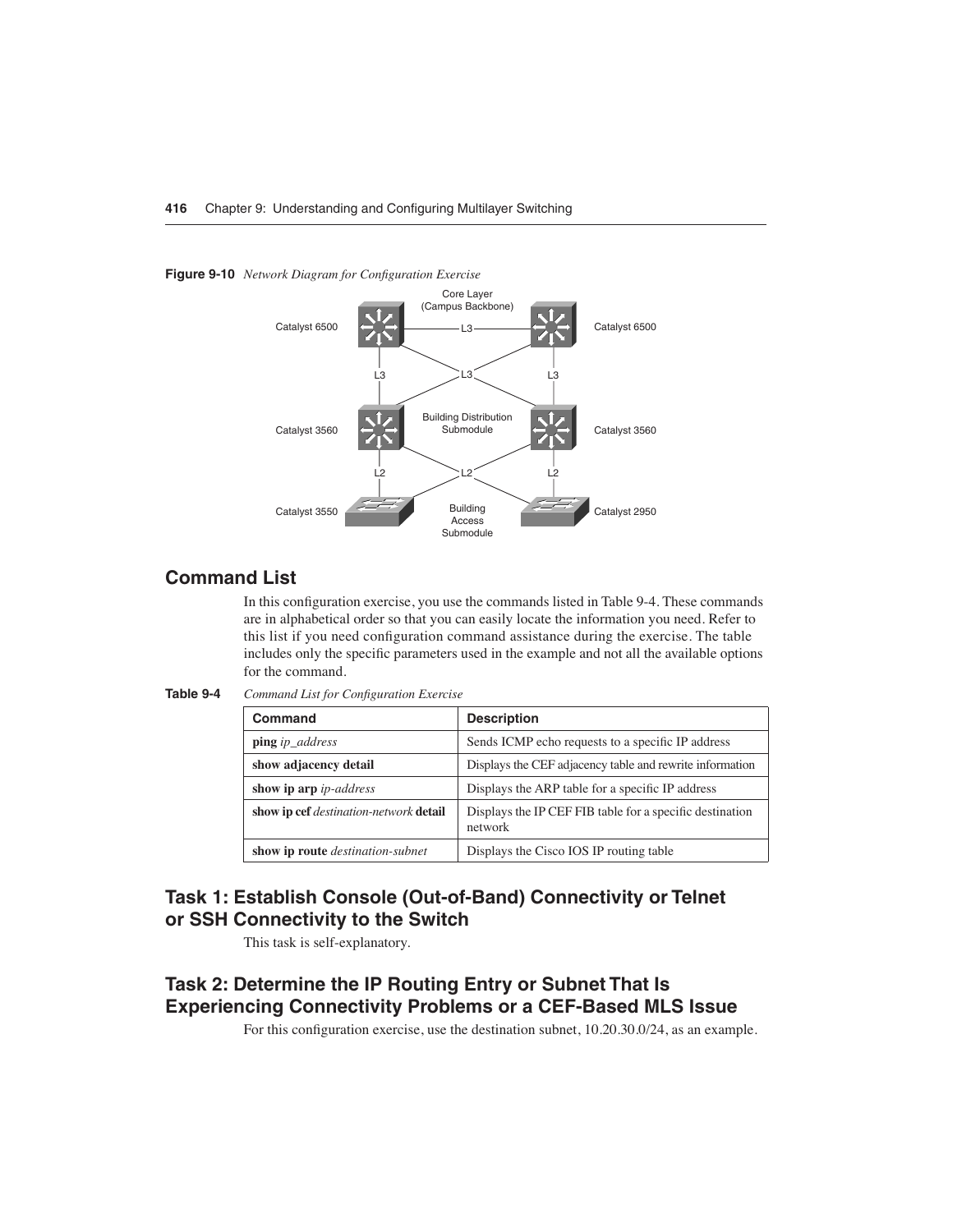#### **Task 3: Verify the Cisco IOS IP Routing Table and ARP Entries for the Route**

```
Step 1 Verify that a route exists to the destination network in the IP routing
       table.
         Switch#show ip route 10.20.30.0 255.255.255.0
         Routing entry for 10.20.30.0/24
            Known via "ospf 3738", distance 110, metric 2, type intra area
            Last update from 10.20.248.6 on Port-channel2, 05:59:50 ago
            Routing Descriptor Blocks:
            * 10.20.248.34, from 10.20.255.14, 05:59:50 ago, via Port-channel4
                Route metric is 2, traffic share count is 1
              10.20.248.6, from 10.20.255.13, 05:59:50 ago, via Port-channel2
                Route metric is 2, traffic share count is 1
Step 2 Verify the ARP entries for the next-hop addresses for the destination 
       subnet obtained in Step 1.
         Switch#show ip arp 10.20.248.34
         Protocol Address Age (min) Hardware Addr Type Interface
         Internet 10.20.248.34 1 00d0.03e5.840a ARPA Port-channel4
         Switch#show ip arp 10.20.248.6
         Protocol Address Age (min) Hardware Addr Type Interface
         Internet 10.20.248.6 1 00d0.03eb.b40a ARPA Port-channel2
Step 3 Using the ping command, send ICMP echoes to the next-hop address to
        verify connectivity. 
         Switch#ping 10.20.248.34
         Type escape sequence to abort.
         Sending 5, 100-byte ICMP Echos to 10.20.248.34, timeout is 2 seconds:
         !!!!!
         Success rate is 100 percent (5/5), round-trip min/avg/max = 1/1/1 ms
         Switch#ping 10.20.248.6
         Type escape sequence to abort.
         Sending 5, 100-byte ICMP Echos to 10.20.248.6, timeout is 2 seconds:
         !!!!!
         Success rate is 100 percent (5/5), round-trip min/avg/max = 1/1/1 ms
```
#### **Task 4: Verify the IP CEF FIB and Adjacency Entries for the Route**

**Step 1** Verify the IP CEF FIB entry for the destination subnet in question.

*Switch#show ip cef 10.20.30.0 detail 10.20.30.0/24, version 122, epoch 0, per-destination sharing*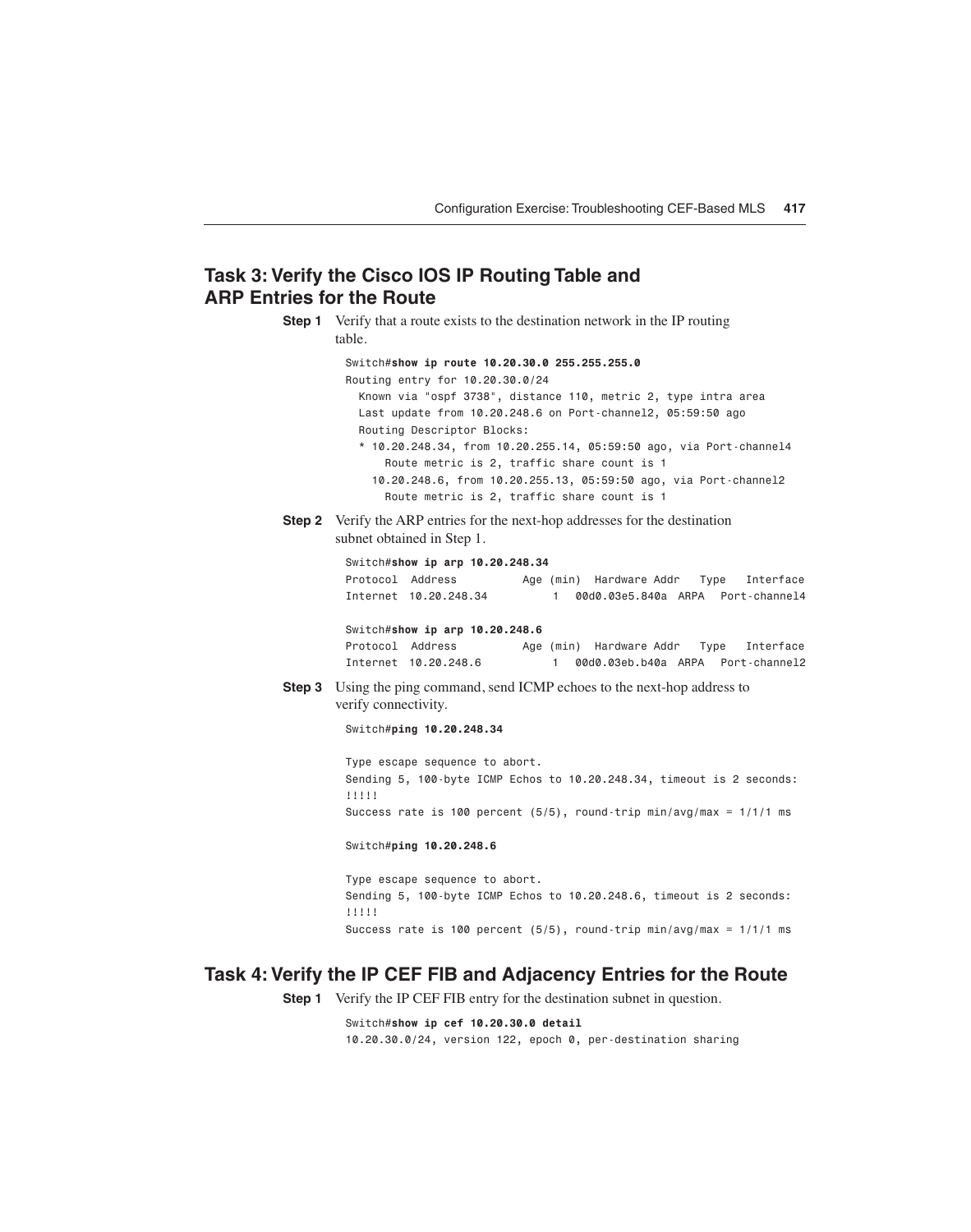```
0 packets, 0 bytes
  via 10.20.248.34, Port-channel4, 0 dependencies
    traffic share 1
    next hop 10.20.248.34, Port-channel4
    valid adjacency
   via 10.20.248.6, Port-channel2, 0 dependencies
    traffic share 1
    next hop 10.20.248.6, Port-channel2
    valid adjacency
   0 packets, 0 bytes switched through the prefix
```

```
Step 2 Verify the CEF adjacency entry for the next-hop address obtained from
        Step 1 and compare the results to Step 2 in Task 3.
```
*Switch#show adjacency detail* | *begin 10.20.248.34 IP Port-channel4 10.20.248.34(170) 0 packets, 0 bytes 00D003E5840A 00D00624440A0800*

*Switch#show adjacency detail* | *begin 10.20.248.6*

*IP Port-channel2 10.20.248.6(166)*

 *0 packets, 0 bytes 00D003EBB40A 00D00624440A0800 ARP 00:04:53 Epoch: 0*

 *ARP 00:05:42*

 *Epoch: 0*

## **Task 5: Debug the CEF FIB and Adjacency Table's Downloads to the Centralized Switching and Distributed Switching Engines, and Verify the TCAM Contents for FIB and Adjacency Tables**

This task should be performed only under the supervision of a Cisco TAC engineer.

## **Review Questions**

Note that more than one correct answer might be valid for multiple-choice questions.

- **1** True or False: CEF-based MLS Catalyst switches use the Layer 3 engine to route the first packet and build flows based in hardware for subsequent packets.
- **2** True or False: The performance of a Catalyst switch using distributed switching is the aggregate of all forwarding engines.